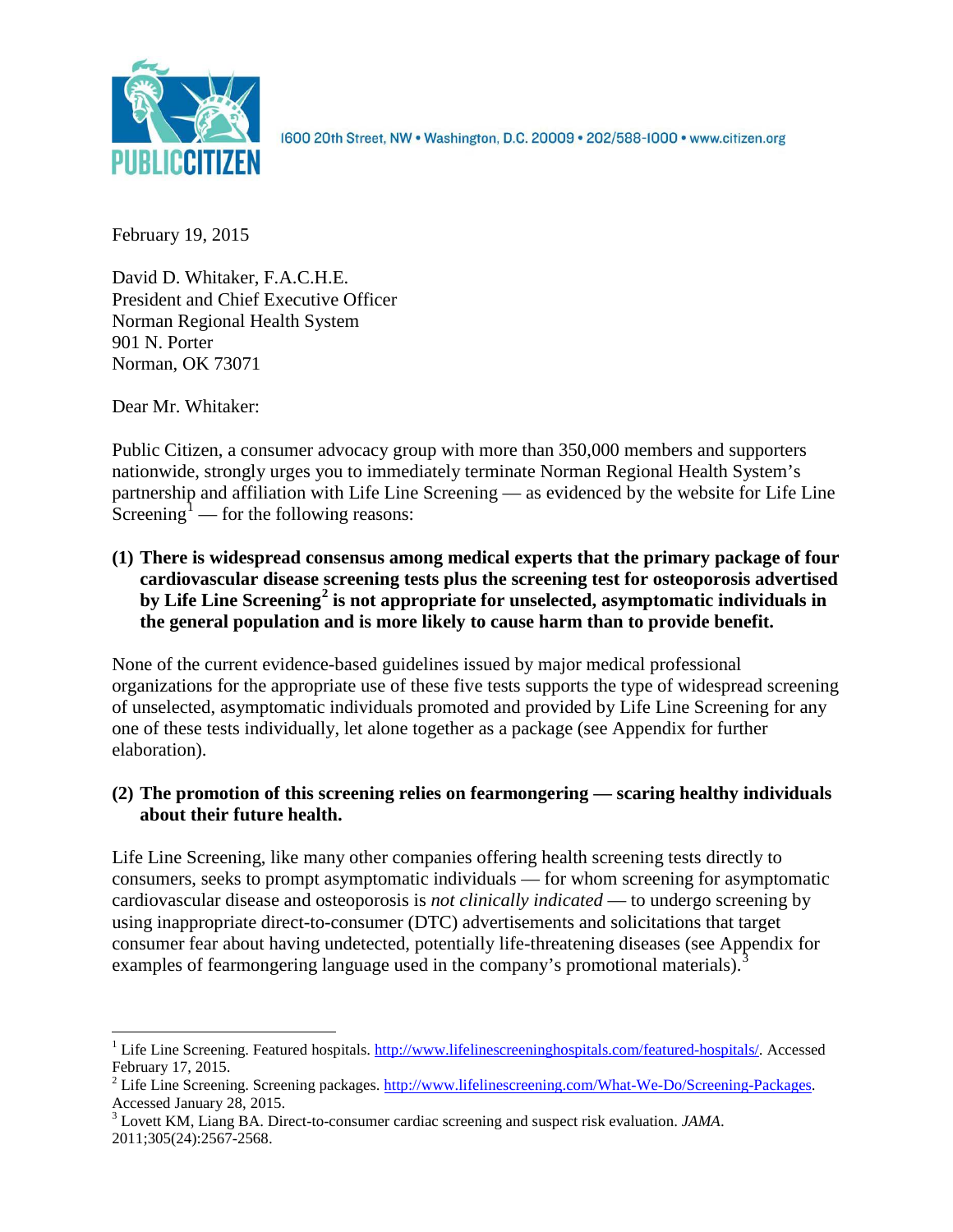## **(3) For many people, false-positive test results from this screening can lead to unfounded anxiety and additional unnecessary, risky, and costly diagnostic procedures and treatment interventions.**[4](#page-1-0),[5](#page-1-1)

Because this screening is performed broadly on *unselected, predominantly asymptomatic populations* (i.e., those not at significant risk), many people will have false**-**positive test results. False-positive results can cause unfounded anxiety and lead to additional diagnostic procedures and treatments, exposing screened individuals to additional risk of physical harm without providing offsetting benefits.

In addition to physical and psychological harms, false-positive results from medically inappropriate screening tests also cause financial harms to the people screened and to others. Unnecessary costs are borne *directly* by the screened patients/consumers for the initial screening and for some of the unnecessary follow-up testing and treatment interventions. Additionally, *indirect* cost to the broader insured population results from insurance companies passing on the costs of superfluous follow-up testing and treatment via increased premiums.

## **(4) Screening unselected, asymptomatic people will lead to** *overdiagnosis***, which occurs when individuals are diagnosed with conditions that will never cause symptoms or death.**

Some individuals undergoing inappropriate screening will have certain true-positive abnormal results, leading to the diagnosis of conditions that will never cause symptoms or death, a problem known as overdiagnosis.<sup>[6](#page-1-2)</sup> As with false-positive test results, overdiagnosis leads to unnecessary anxiety and unnecessary medical interventions. For example, imaging tests, such as the ultrasound cardiovascular disease screening tests offered by Life Line Screening, can detect abnormalities that for many people are minor and not destined to ever progress enough to cause symptoms or death; these people cannot benefit from treatment. In fact, they can only be harmed. When healthy people are systematically encouraged to get screened, overdiagnosis and the problems caused by it are made worse.<sup>[7](#page-1-3)</sup>

# **(5) The promotion and provision of this screening is** *unethical***.**

First, it is exploitative for Life Line Screening to profit from the promotion of medically nonbeneficial testing through the use of misleading advertisements and solicitations that play on people's fear. Second, this screening violates the ethical principles of beneficence (the duty to promote good and act in the best interest of the patient and the health of society) and nonmaleficence (the duty to do no harm to patients).  $8.9$  $8.9$  $8.9$  Finally, direct-to-consumer promotional

<span id="page-1-4"></span>2012;157(10):747-748.

<span id="page-1-5"></span><span id="page-1-0"></span><sup>4</sup> Lovett KM, Liang BA. Direct-to-consumer cardiac screening and suspect risk evaluation. *JAMA*.

<span id="page-1-1"></span><sup>2011;305(24):2567-2568.</sup> <sup>5</sup> Perry S. Buyer beware on 'direct-to-consumer' health screenings. March 21, 2012. *MinnPost.*  [http://www.minnpost.com/second-opinion/2012/03/buyer-beware-direct-consumer-health-screenings.](http://www.minnpost.com/second-opinion/2012/03/buyer-beware-direct-consumer-health-screenings) Accessed January 14, 2015.

<span id="page-1-2"></span><sup>6</sup> Welch HG, Schwartz LM, Woloshin S. *Overdiagnosed: Making People Sick in the Pursuit of Health*. 1st ed. Boston, MA: Beacon Press; 2011: at *xiv*.<br><sup>7</sup> *Ibid*. Page 44.<br><sup>8</sup> Wallace EA, Schumann JH, Weinberger SE. Ethics of commercial screening tests. *Ann Intern Med*.

<span id="page-1-3"></span>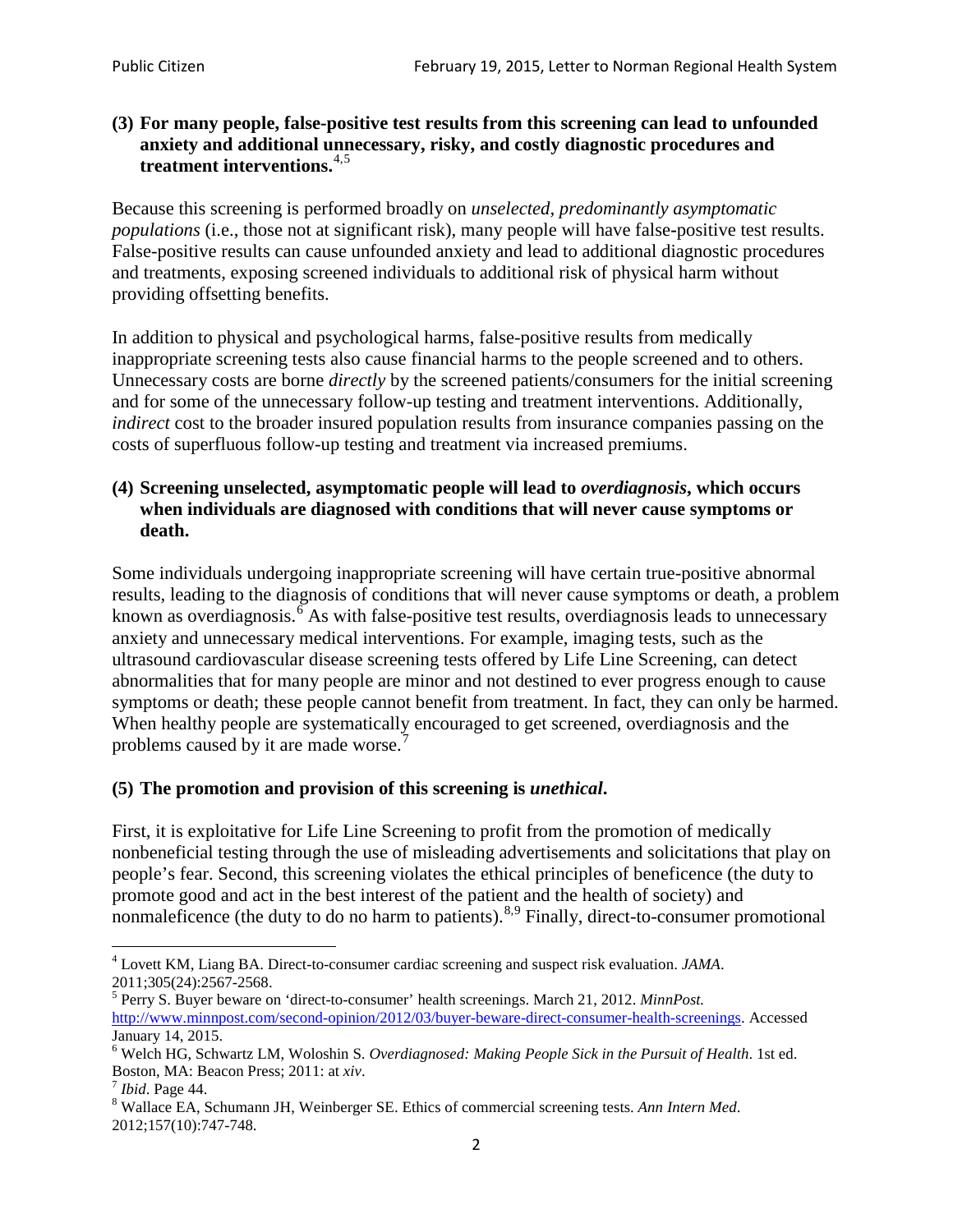materials for screening tests that fail to disclose published guidelines on recommended indications for these tests, as well as the risks of harm, violate the ethical principle of respect for persons and patient autonomy (the duty to protect and foster a patient's free, uncoerced choices). $\frac{10,11}{10,11}$  $\frac{10,11}{10,11}$  $\frac{10,11}{10,11}$  $\frac{10,11}{10,11}$ 

For these reasons, your institution's partnership with Life Line Screening does a great disservice to the community that you serve and adversely impacts public health more broadly. It is therefore imperative that your institution sever its relationship with Life Line Screening and refrain from endorsing the company's heavily promoted, nonselective, community**-**wide cardiovascular disease and osteoporosis screening programs.

Of note, many institutions like yours responded positively to similar requests from Public Citizen. In particular, on June 19, 2014, we wrote letters to 20 hospitals and medical institutions that had partnered with HealthFair, another company that inappropriately promotes similar direct-to-consumer cardiovascular disease screening tests, urging them to immediately sever their relationship with the company. [12](#page-2-2) Fifteen of the 20 institutions have informed either us or representatives of the news media that they have terminated or will be terminating their relationships with HealthFair. Public Citizen applauded these actions.

On August 11, 2014, the *Journal of the American Medical Association* published a Viewpoint article critical of hospital relationships with DTC disease screening companies.<sup>13</sup> The article co-authored by Erik Wallace, M.D., Associate Dean for the Colorado Springs Branch of the University of Colorado School of Medicine; John Schumann, M.D., Interim President, University of Oklahoma-Tulsa; and Steven Weinberger, M.D., Executive Vice President and Chief Executive Officer of the American College of Physicians, the pre**-**eminent national organization of internists — concluded as follows:

If the primary goal of hospitals and DTC screening companies is to improve the health of the populations they serve, then both entities should provide clear and convincing evidence of net benefit with the tests and treatments they offer. Given the controversy over the values and ethics of DTC screening companies and the services they offer, hospitals should clearly and publicly explain their relationships with DTC screening companies, given the lack of evidence to support mass vascular screenings. Hospitals also should justify such relationships transparently or, as Public Citizen suggests, sever such relationships.

Finally, we would also like to call to your attention the fact that on January 22, 2015, Public Citizen requested that the Federal Trade Commission investigate the advertising and promotional

<sup>&</sup>lt;sup>9</sup> Snyder L, American College of Physicians Ethics, Professionalism, and Human Rights Committee. American College of Physicians ethics manual. Sixth edition. Ann Intern Med. 2012;156(1):73-104.

<span id="page-2-0"></span><sup>&</sup>lt;sup>10</sup> Wallace EA, Schumann JH, Weinberger SE. Ethics of commercial screening tests. *Ann Intern Med*. 2012;157(10):747-748.

<span id="page-2-1"></span> $11$  Snyder L, American College of Physicians Ethics, Professionalism, and Human Rights Committee. American College of Physicians ethics manual: Sixth edition. *Ann Intern Med*. 2012;156(1):73-104.<br><sup>12</sup> Public Citizen. Letters to twenty hospitals and medical institutions asking them to end their partnerships with

<span id="page-2-2"></span>HealthFair. [http://www.citizen.org/hrg2206.](http://www.citizen.org/hrg2206) Accessed October 2, 2014.

<span id="page-2-3"></span><sup>13</sup> Wallace EA, Schumann JH, Weinberger SE. Hospital relationships with direct-to-consumer screening companies. *JAMA*. 2014;312(9):891-892. Published online August 11, 2014. doi:10.1001/jama.2014.9500.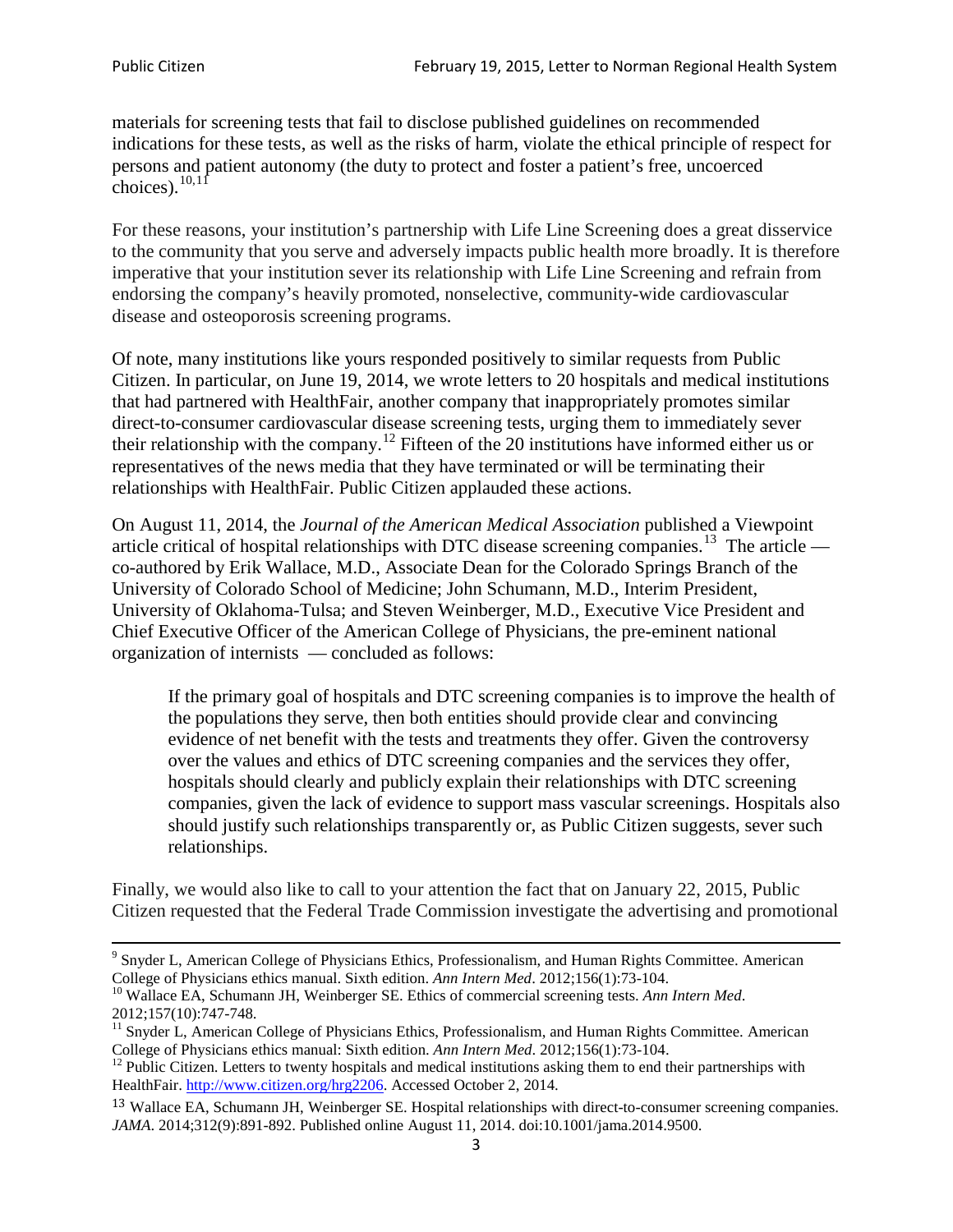activities of Life Line Screening. There is evidence that the company's advertising and promotional materials contain numerous statements that may be deceptive within the meaning of the Federal Trade Commission Act. These materials make unsubstantiated medical-benefit efficacy claims about Life Line Screening's primary cardiovascular disease and osteoporosis screening package, and they omit information material to consumers regarding the risks of adverse health-related outcomes and financial harms that may result from the screening.

Thank you for your prompt attention to this important patient safety and public health issue. Please contact us when you end your relationship with Life Line Screening.

Sincerely,

Vikram Krishnasamy, M.D., M.P.H. Researcher Public Citizen's Health Research Group

Michael Carome, M.D. **Director** Public Citizen's Health Research Group

Sidney M. Wolfe, M.D. Founder and Senior Adviser Public Citizen's Health Research Group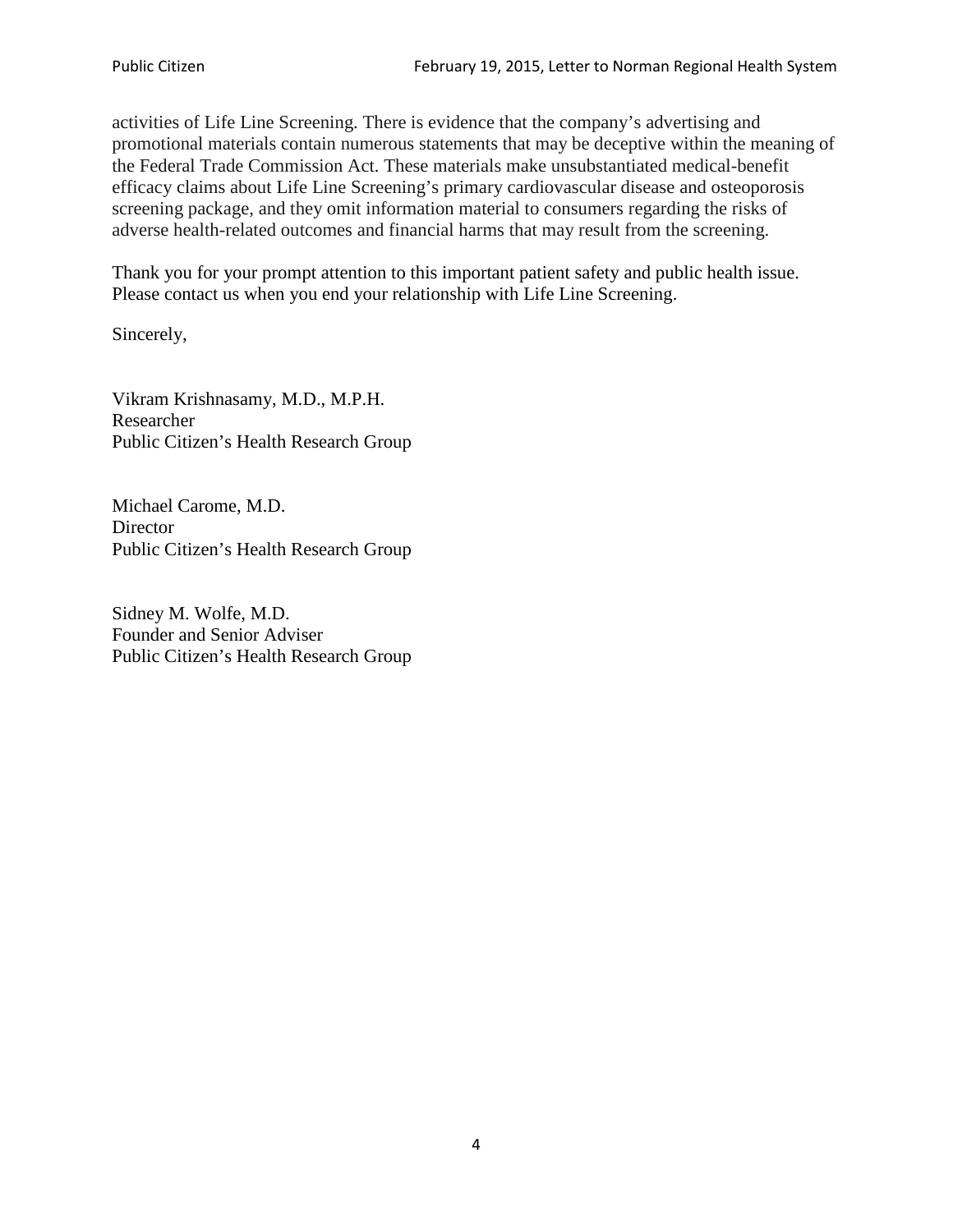# **Appendix**

## **Assessment of Cardiovascular Disease and Osteoporosis Screening Tests Offered by Life Line Screening**

Life Line Screening heavily promotes directly to consumers a package of four cardiovascular disease screening tests plus an osteoporosis risk assessment test.<sup>[14](#page-4-0),[15](#page-4-1)</sup> The four cardiovascular disease screening tests in the package are an electrocardiogram to screen for atrial fibrillation, a carotid artery ultrasound, an abdominal aortic aneurysm ultrasound, and a peripheral arterial disease test. The osteoporosis risk assessment test is an ultrasound of the heel bone to measure bone mass density.

Promotional materials describing these screening tests on the Life Line Screening website and in direct-to-consumer print solicitations mailed directly to people's homes misleadingly note the following:

Since our inception in 1993, we have screened nearly eight million people, and currently screen nearly one million people each year at over 16,000 screening events nationwide. Through this experience, we often identify serious health issues and **have helped save thousands of lives**. [16](#page-4-2) [Emphasis added]

"These screenings have **proven to be safe and accurate** in detecting your risks of stroke and vascular disease – so you and your doctor can do something about it before it's too late."<sup>[17](#page-4-3)</sup> [Emphasis added]

The Life Line Screening promotional materials recommend that adults over age 50 undergo these five screening tests annually:<sup>[18](#page-4-4),[19,](#page-4-5)[20,](#page-4-6)[21](#page-4-7),[22](#page-4-8)</sup>

Q. Who needs to be screened?

A. The answer is anyone over 50 who wants to be proactive about his or her health. …

<span id="page-4-0"></span><sup>&</sup>lt;sup>14</sup> Life Line Screening. Screening packages. [http://www.lifelinescreening.com/What-We-Do/Screening-Packages.](http://www.lifelinescreening.com/What-We-Do/Screening-Packages) AccessedJanuary 9, 2015.

<span id="page-4-1"></span><sup>&</sup>lt;sup>15</sup> Undated letter from Kevin DeWeese, Director of Clinical Operations, Life Line Screening, to a consumer.

Received November 2014.<br><sup>16</sup> Life Line Screening. Who we are. http://www.lifelinescreening.com/Who-We-Are. Accessed January 9, 2015.

<span id="page-4-3"></span><span id="page-4-2"></span><sup>&</sup>lt;sup>17</sup> Undated letter from Kevin DeWeese, Director of Clinical Operations, Life Line Screening, to a consumer. Received November 2014.

<span id="page-4-4"></span><sup>&</sup>lt;sup>18</sup> Life Line Screening. Atrial fibrillation screening. [http://www.lifelinescreening.com/What-We-Do/What-We-](http://www.lifelinescreening.com/What-We-Do/What-We-Screen-For/Atrial-Fibrillation)[Screen-For/Atrial-Fibrillation.](http://www.lifelinescreening.com/What-We-Do/What-We-Screen-For/Atrial-Fibrillation) Accessed January 9, 2015.

<sup>&</sup>lt;sup>19</sup> Life Line Screening. Carotid artery disease screening. [http://www.lifelinescreening.com/What-We-Do/What-We-](http://www.lifelinescreening.com/What-We-Do/What-We-Screen-For/Carotid-Artery-Disease)

<span id="page-4-6"></span><span id="page-4-5"></span>[Screen-For/Carotid-Artery-Disease.](http://www.lifelinescreening.com/What-We-Do/What-We-Screen-For/Carotid-Artery-Disease) Accessed January 9, 2015.<br><sup>20</sup> Life Line Screening. Abdominal aortic aneurysm screening.. http://www.lifelinescreening.com/What-We-Do/What-We-Do/What-We-Screen-For/Abdominal-Aortic-Aneury

<span id="page-4-7"></span><sup>&</sup>lt;sup>21</sup> Life Line Screening. Peripheral arterial disease screening. [http://www.lifelinescreening.com/What-We-Do/What-](http://www.lifelinescreening.com/What-We-Do/What-We-Screen-For/Peripheral-Arterial-Disease)

<span id="page-4-8"></span>[We-Screen-For/Peripheral-Arterial-Disease.](http://www.lifelinescreening.com/What-We-Do/What-We-Screen-For/Peripheral-Arterial-Disease) Accessed January 9, 2015.<br><sup>22</sup> Life Line Screening. Osteoporosis screening/bone density test. [http://www.lifelinescreening.com/What-We-](http://www.lifelinescreening.com/What-We-Do/What-We-Screen-For/Osteoporosis)[Do/What-We-Screen-For/Osteoporosis.](http://www.lifelinescreening.com/What-We-Do/What-We-Screen-For/Osteoporosis) Accessed January 9, 2015.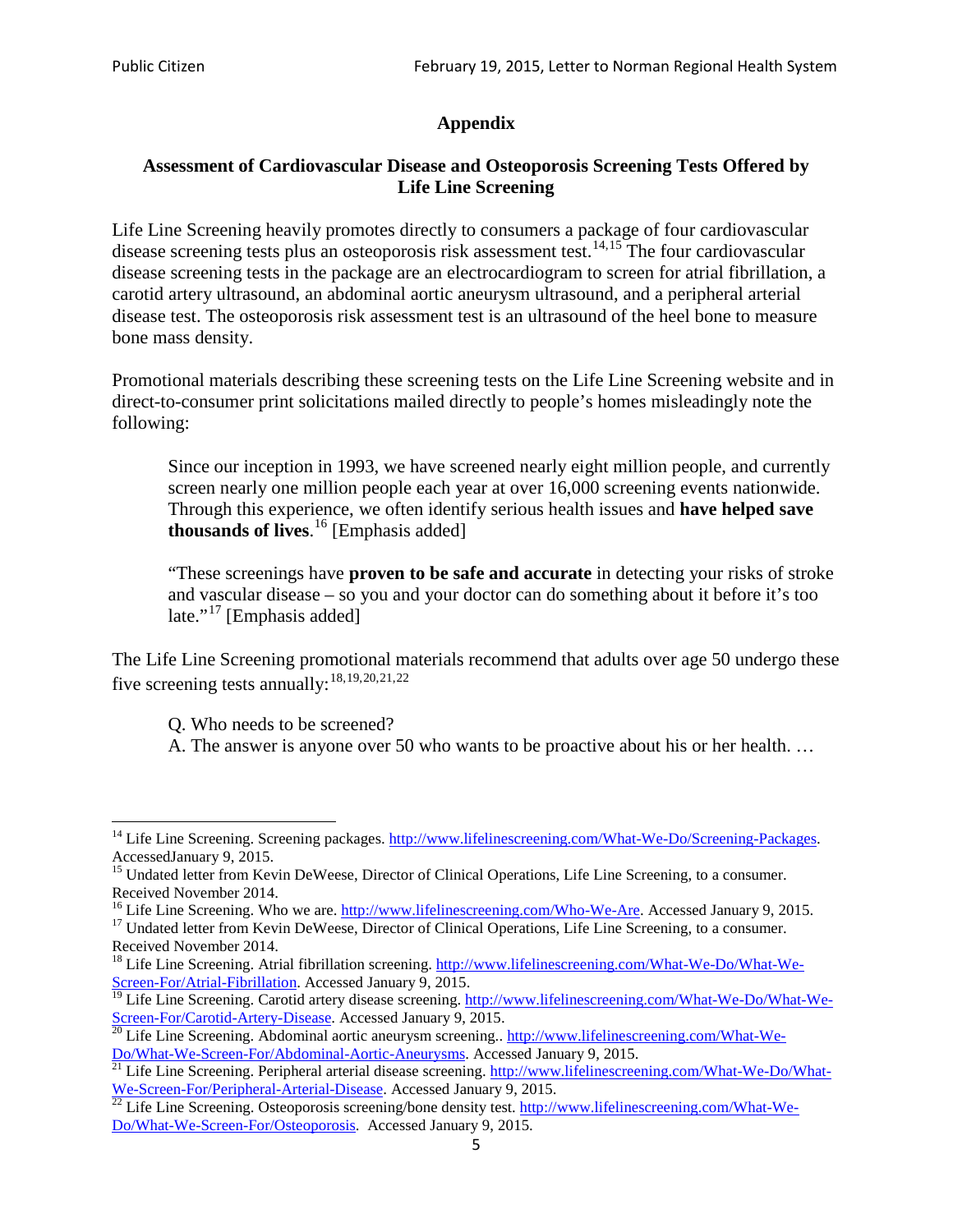However if you have a family history of stroke or heart disease, or if you have high risk factors such as being overweight, high cholesterol, smoking, or lack exercise you may wish to be screened, even if you are in your  $40^{\circ}$ s.<sup>[23](#page-5-0)</sup>

Life Line Screening's primary package is offered at a price of \$149, purportedly providing consumers a "savings of \$181."<sup>[24](#page-5-1)</sup>

Life Line Screening seeks to prompt asymptomatic individuals for whom screening for asymptomatic cardiovascular disease and osteoporosis is *not clinically indicated* to undergo screening by using inappropriate direct-to-consumer advertisements and solicitations that target consumer fear about having undetected, potentially life-threatening diseases.<sup>[25](#page-5-2)</sup> Examples of such statements found on Life Line Screening's website and print solicitation materials include the following:

- Website: "The absence of risk factors does **not** guarantee that a person will not die from a heart attack. In fact, 1 in 3 people who develop a myocardial infarction (MI) will not have any of the conventional risk factors, which include smoking, unhealthy diet, obesity, physical inactivity, high blood pressure, diabetes and raised lipids."[26](#page-5-3) [Emphasis in original]
- Website: "Similarly, **80% – 85% of strokes occur without warning in asymptomatic patients**, so they can only be significantly reduced by finding and treating the disease before it happens."<sup>[27](#page-5-4)</sup> [Emphasis added]
- Website: "Abdominal aortic aneurysms pose a threat because **they are usually silent until a medical emergency occurs**."[28](#page-5-5) [Emphasis added]
- Website: "**Aneurysms are a health risk because they can burst or rupture. A ruptured aneurysm can cause severe internal bleeding, which can lead to shock or even death.**"<sup>[29](#page-5-6)</sup> [Emphasis in original]
- Website: "Your carotid arteries are the two large blood vessels in your neck that supply blood to your brain. When these arteries become clogged with cholesterol, they become

<span id="page-5-0"></span><sup>&</sup>lt;sup>23</sup> Life Line Screening. Questions  $\&$  answers about Life Line Screening. Enclosure to undated letter from Kevin DeWeese, Director of Clinical Operations, Life Line Screening, to a consumer. Received November 2014.

<span id="page-5-1"></span><sup>&</sup>lt;sup>24</sup> Undated letter from Kevin DeWeese, Director of Clinical Operations, Life Line Screening, to a consumer. Received November 2014.

<span id="page-5-2"></span><sup>25</sup> Lovett KM, Liang BA. Direct-to-consumer cardiac screening and suspect risk evaluation. *JAMA*.  $2011;305(24):2567-2568$ .<br><sup>26</sup> Life Line Screening. The benefits of ultrasound screening in key cardiovascular disease areas.

<span id="page-5-3"></span>[http://www.lifelinescreeningresearch.com/the-benefits-of-ultrasound-screening/.](http://www.lifelinescreeningresearch.com/the-benefits-of-ultrasound-screening/) Accessed January 9, 2015.<br><sup>28</sup> Life Line Screening. Abdominal aortic aneurysm screening. http://www.lifelinescreening.com/What-We-<br><sup>28</sup> Life L

<span id="page-5-5"></span><span id="page-5-4"></span>[Do/What-We-Screen-For/Abdominal-Aortic-Aneurysms.](http://www.lifelinescreening.com/What-We-Do/What-We-Screen-For/Abdominal-Aortic-Aneurysms) Accessed January 9, 2015. <sup>29</sup> Life Line Screening. Abdominal aortic aneurysm (AAA).

<span id="page-5-6"></span>[http://www.lifelinescreening.com/~/media/Files/US/pdfs/FactSheetAAAupdated.ashx.](http://www.lifelinescreening.com/~/media/Files/US/pdfs/FactSheetAAAupdated.ashx) Accessed January 9, 2015.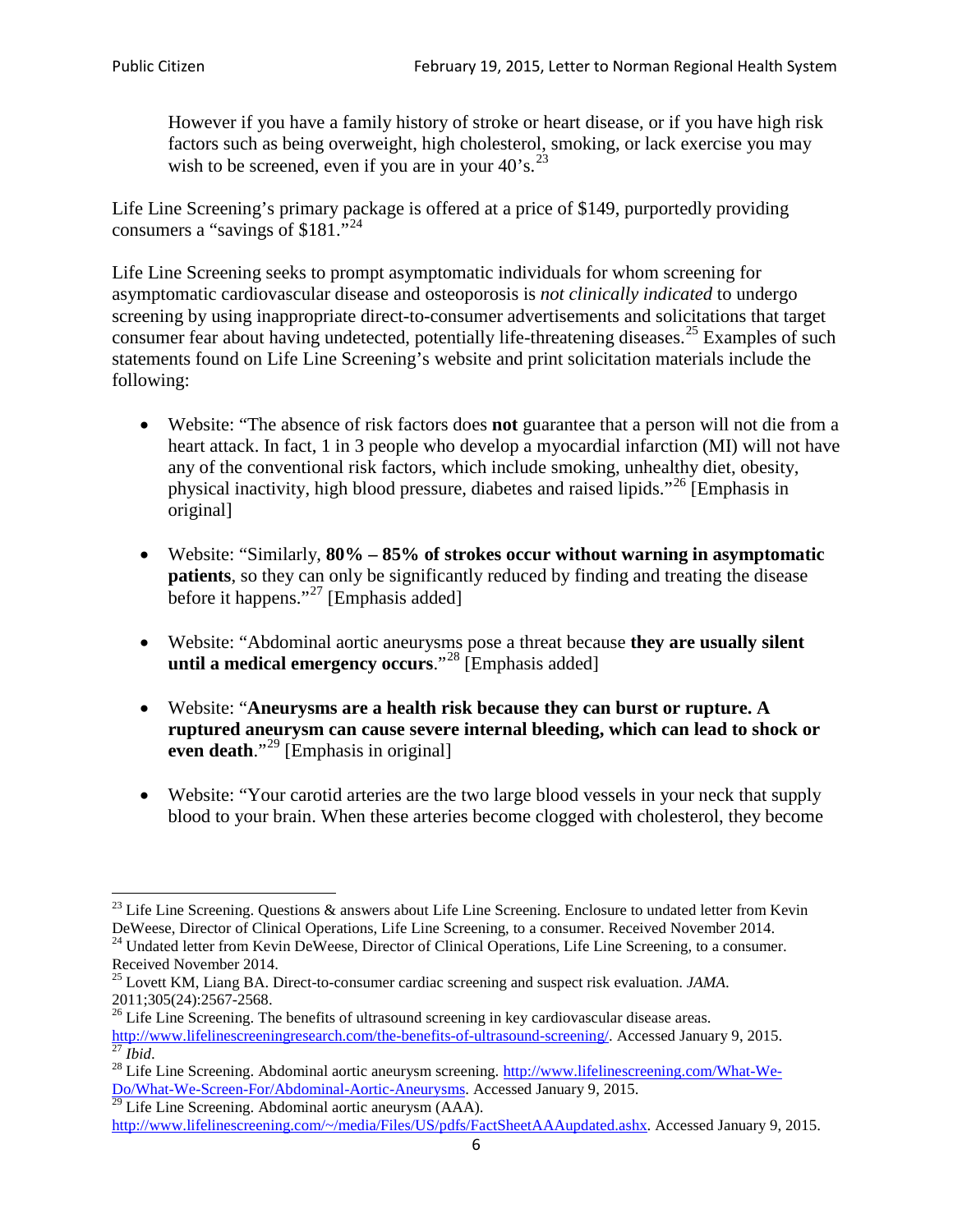**dangerously narrow**. **If a blood clot occurs in the carotid arteries, then blood cannot reach your brain and a stroke can result**. "<sup>[30](#page-6-0)</sup> [Emphasis added]

- Website: "A ruptured aortic aneurysm can cause massive internal bleeding and requires prompt emergency treatment to prevent death. **It is estimated that 80% of people with a ruptured aneurysm will die, and that many of these will die before being able to reach a hospital.**"<sup>[31](#page-6-1)</sup> [Emphasis added]
- Website: "As we age, bones begin to break down faster than new bone can be formed. Osteoporosis removes minerals from bones until they become so weak and brittle that they fracture very easily. Actions such as bending to pick up a newspaper, lifting a vacuum, or even coughing can cause a fracture. **Some fractures, such as hip fractures, may require hospitalization or major surgery, and may result in disability or even**  death."<sup>[32](#page-6-2)</sup> [Emphasis added]
- Direct-to-consumer letter: "These screenings have proven to be safe and accurate in detecting **your risks of stroke and vascular disease** – so you and your doctor **can do something about it before it's too late.**"<sup>[33](#page-6-3)</sup> [Emphasis added]
- Direct-to-consumer letter: "The lifetime risk of stroke for middle-aged men and women is 1 in 5 for women and 1 in 6 for men, and **it takes a terrible toll on families**."[34](#page-6-4) [Emphasis added]
- Direct-to-consumer letter: "Life Line Screening has conducted nearly 8 million screenings, and customers sometimes tell us they feel the **screenings saved their lives**."[35](#page-6-5) [Emphasis added]
- Direct-to-consumer letter:  $36$  "What's inside your arteries?" [Emphasis in original]

As discussed below, a review of current evidence-based guidelines and relevant scientific literature fails to provide support for use of these five tests — individually or together as a package — for widespread screening of asymptomatic individuals in the general adult population over age 50 on a one-time basis, let alone annually. For many individuals, the risks of harm outweigh the benefits of the testing. Moreover, since the tests are not clinically indicated for most people being screened, and since many people will undergo additional unnecessary testing, these screenings are resulting in financial harm to many individuals.

<span id="page-6-0"></span><sup>&</sup>lt;sup>30</sup> Life Line Screening. Carotid artery disease screening. [http://www.lifelinescreening.com/What-We-Do/What-We-](http://www.lifelinescreening.com/What-We-Do/What-We-Screen-For/Carotid-Artery-Disease)[Screen-For/Carotid-Artery-Disease.](http://www.lifelinescreening.com/What-We-Do/What-We-Screen-For/Carotid-Artery-Disease) Accessed January 9, 2015.<br><sup>31</sup> *Ibid.* 32 Life Line Screening. Osteoporosis screening/bone density test. [http://www.lifelinescreening.com/What-We-](http://www.lifelinescreening.com/What-We-Do/What-We-Screen-For/Osteoporosis)

<span id="page-6-2"></span><span id="page-6-1"></span>[Do/What-We-Screen-For/Osteoporosis.](http://www.lifelinescreening.com/What-We-Do/What-We-Screen-For/Osteoporosis) Accessed January 9, 2015. <sup>33</sup> Undated letter from Kevin DeWeese, Director of Clinical Operations, Life Line Screening, to a consumer.

<span id="page-6-3"></span>Received November 2014.<br><sup>34</sup> Ibid.

<span id="page-6-4"></span>

<span id="page-6-5"></span><sup>34</sup> *Ibid*. 35 *Ibid*. 36 *Ibid*.

<span id="page-6-6"></span>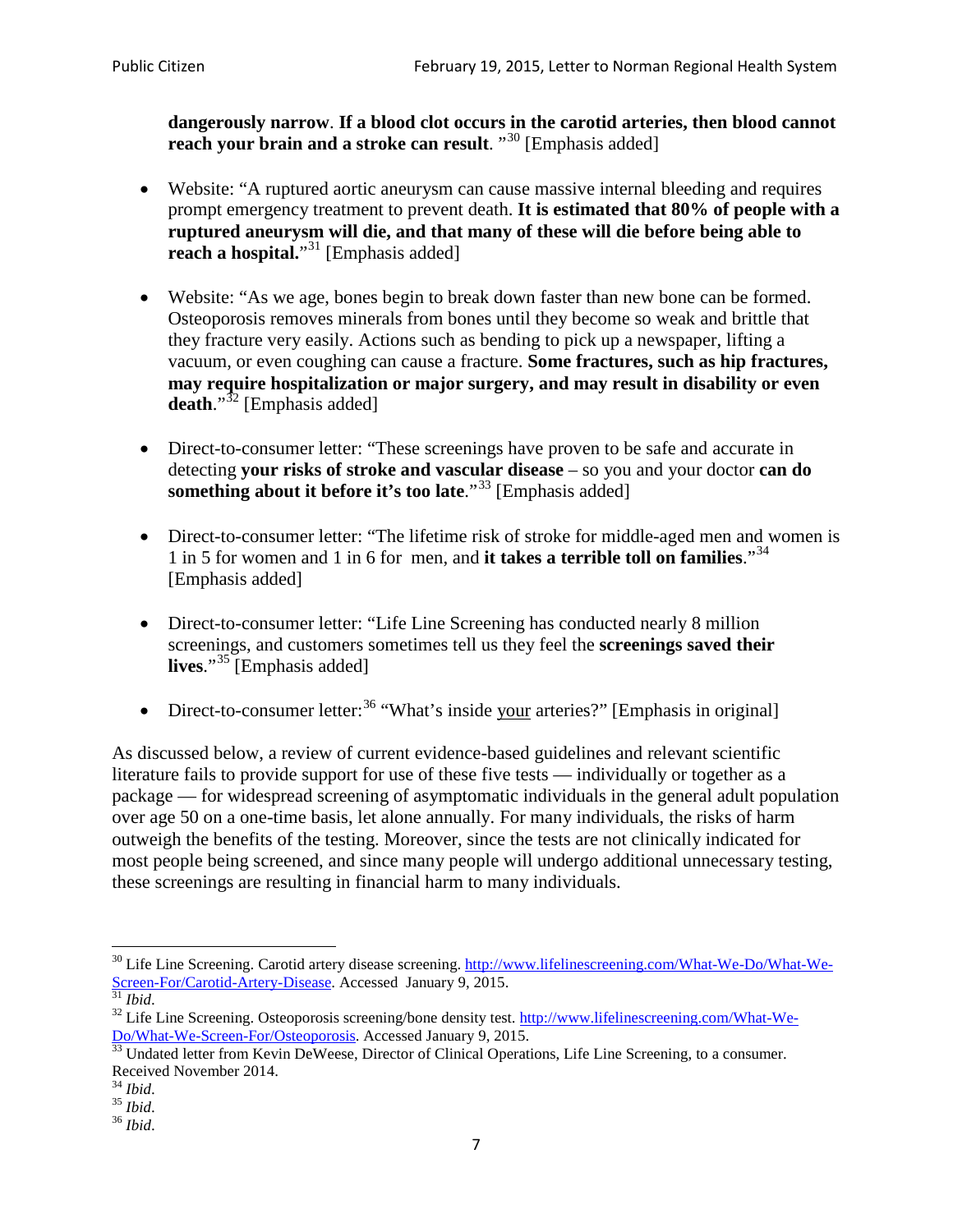Although the following screening tests sound appealing, each one either: (a) clinically benefits only appropriately selected high-risk groups of patients (rather than *all* adults over age 50); or (b) has not been scientifically proven to provide any clinically meaningful benefit to anyone. Widespread and indiscriminate use of these tests is likely to be harmful to large numbers of individuals in the general, asymptomatic population by yielding a significant number of falsepositive test results, leading to subsequent unnecessary diagnostic procedures and treatments, associated adverse effects of those procedures and treatments, and unwarranted anxiety in tested individuals. In addition, some individuals undergoing inappropriate screening will have truepositive abnormal results, but the abnormalities found will never cause symptoms or death, leading to overdiagnosis.

# **A. Atrial fibrillation screening with electrocardiogram (ECG):**

The Life Line Screening online promotional materials state:<sup>[37](#page-7-0)</sup>

Atrial Fibrillation is the most common type of heart arrhythmia (abnormal heartbeat). It occurs when the heart's upper chambers (the atria) beat irregularly or quiver. Without an effective heartbeat blood isn't pumped completely out of the atria, causing blood to pool and possibly clot. A clot can travel to other parts of the body, including the brain, where it may result in stroke.

Screening for Atrial Fibrillation

• A non-invasive procedure used to detect irregular heartbeat (a major risk factor for stroke), an Atrial Fibrillation screening is performed by attaching [ECG] electrodes above your wrists and ankles.

Who should have an atrial fibrillation screening?

• Anyone with risk factors for stroke, atrial fibrillation or carotid artery disease

How often should I get an atrial fibrillation screening?

• Annually

<span id="page-7-1"></span>However, we are not aware of any major medical professional organization that endorses widespread screening of asymptomatic patients younger than age 65 for atrial fibrillation. In addition, atrial fibrillation can be detected in most patients who have the condition simply by checking for an irregularly irregular pulse during a physical exam.

In 2011, the American Heart Association (AHA) and the American Stroke Association (ASA) jointly issued updated evidence-based guidelines for the primary prevention of stroke.<sup>[38](#page-7-1)</sup> The

<span id="page-7-0"></span><sup>&</sup>lt;sup>37</sup> Life Line Screening. Atrial fibrillation screening. [http://www.lifelinescreening.com/What-We-Do/What-We-](http://www.lifelinescreening.com/What-We-Do/What-We-Screen-For/Atrial-Fibrillation)[Screen-For/Atrial-Fibrillation.](http://www.lifelinescreening.com/What-We-Do/What-We-Screen-For/Atrial-Fibrillation) Accessed January 9, 2015.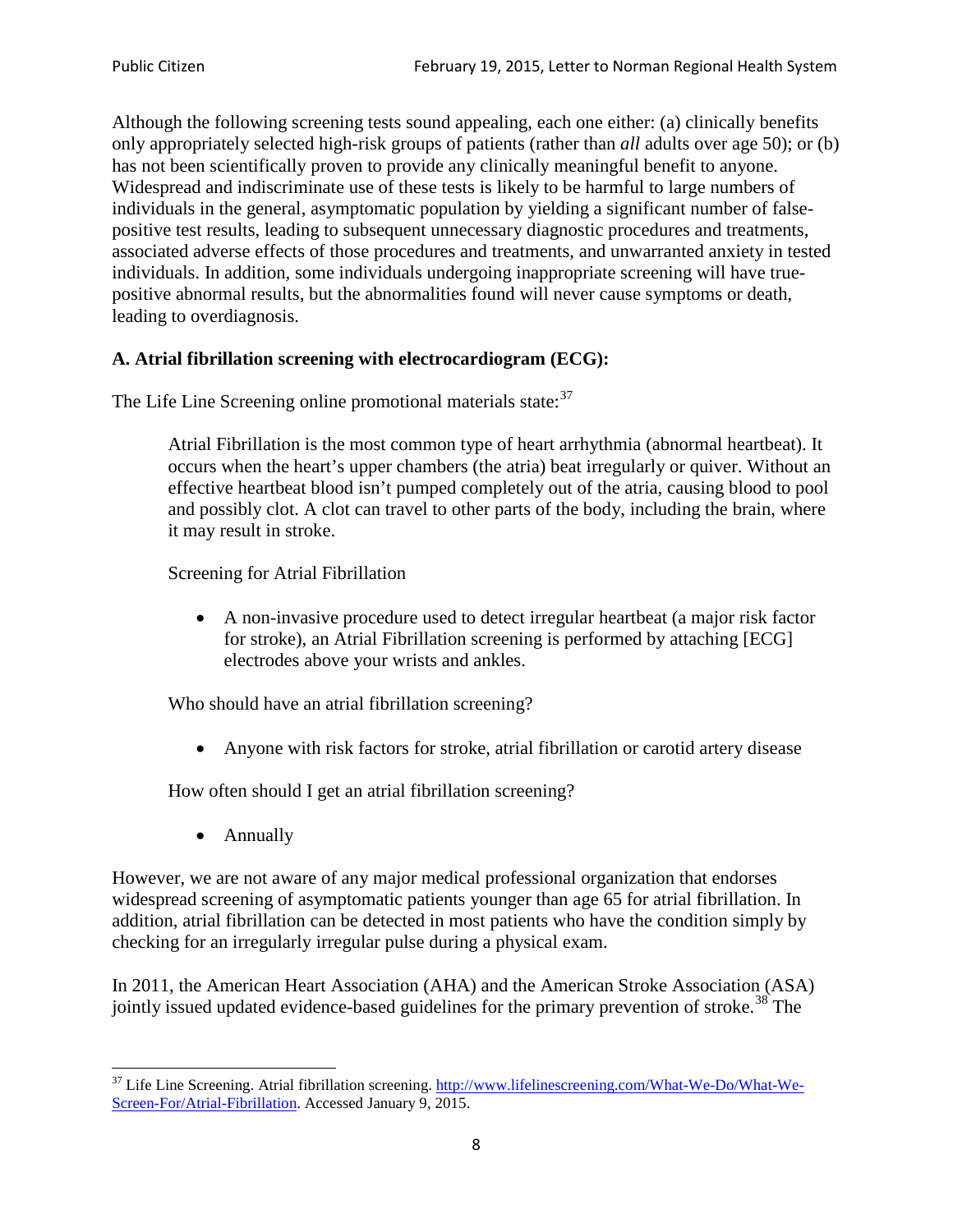American Academy of Neurology (AAN) affirmed the value of these guidelines. The 2011 AHA/ASA guidelines provided the following recommendation regarding screening for atrial fibrillation:

Active screening for atrial fibrillation in patients >65 years of age in primary care settings using pulse taking followed by an ECG as indicated can be useful.

In 2014, the AHA and the ASA issued updated evidence-based guidelines for the primary prevention of stroke.<sup>[39](#page-8-0)</sup> The AAN again affirmed the value of the updated guidelines, and the American Association of Neurological Surgeons, the Congress of Neurological Surgeons and the Preventive Cardiovascular Nurses Association endorsed them. The update provided the following recommendation regarding screening for atrial fibrillation:

Active screening for AF in the primary care setting in patients >65 years of age by pulse assessment followed by ECG as indicated can be useful.

In 2010 and 2012, the European Society of Cardiology issued evidence-based guidelines that similarly recommended that patients ages 65 and older be screened for atrial fibrillation by their primary health care providers by checking the pulse, followed by an ECG in case of irregularity. $40,41$  $40,41$ 

# **B. Stroke/Carotid Artery Ultrasound:**

The Life Line Screening online promotional materials state:<sup>[42](#page-8-3)</sup>

Your carotid arteries are the two large blood vessels in your neck that supply blood to your brain. When these arteries become clogged with cholesterol, they become dangerously narrow. If a blood clot occurs in the carotid arteries, then blood cannot reach your brain and a stroke can result. …

<sup>&</sup>lt;sup>38</sup> Goldstein LB, Bushnell CD, Adams RJ, et al. Guidelines for the primary prevention of stroke: A guideline for healthcare professionals from the American Heart Association/American Stroke Association. *Stroke*.

<sup>2011;42(2):517-584.</sup> [see page 1 for title, authors, ANA affirmation; see page 21 for recommendation]

<span id="page-8-0"></span> $\frac{2011,42(2)(317,601)}{39}$  Meschia JF, Bushnell C, Goden-Albala B, et al. Guidelines for the primary prevention of stroke: A statement for healthcare professionals from the American Heart Association/American Stroke Association. *Stroke*.

<sup>2014;45(12):3754-3832.</sup> [see page 1 for title, authors, ANA affirmation and other endorsements; see page 24 for recommendation]

<span id="page-8-1"></span><sup>40</sup> Camm AJ, Kirchhof P, Lip GYH, et al. Guidelines for the management of atrial fibrillation: The Task Force for the Management of Atrial Fibrillation of the European Society of Cardiology (ESC). *Eur Heart J*. 2010;31:2369- 2429. [See page 50]

<span id="page-8-2"></span><sup>41</sup> Camm AJ, Lip GYH, De Caterina R, et al. 2012 focused update of the ESC Guidelines for the management of atrial fibrillation: An update of the 2010 ESC Guidelines for the management of atrial fibrillation. *Eur Heart J*.

<span id="page-8-3"></span><sup>&</sup>lt;sup>2012</sup>;23(21):2719-2747. [See page 2733] 42 Life Line Screening. [http://www.lifelinescreening.com/What-We-Do/What-We-](http://www.lifelinescreening.com/What-We-Do/What-We-Screen-For/Carotid-Artery-Disease)[Screen-For/Carotid-Artery-Disease.](http://www.lifelinescreening.com/What-We-Do/What-We-Screen-For/Carotid-Artery-Disease) Accessed January 9, 2015.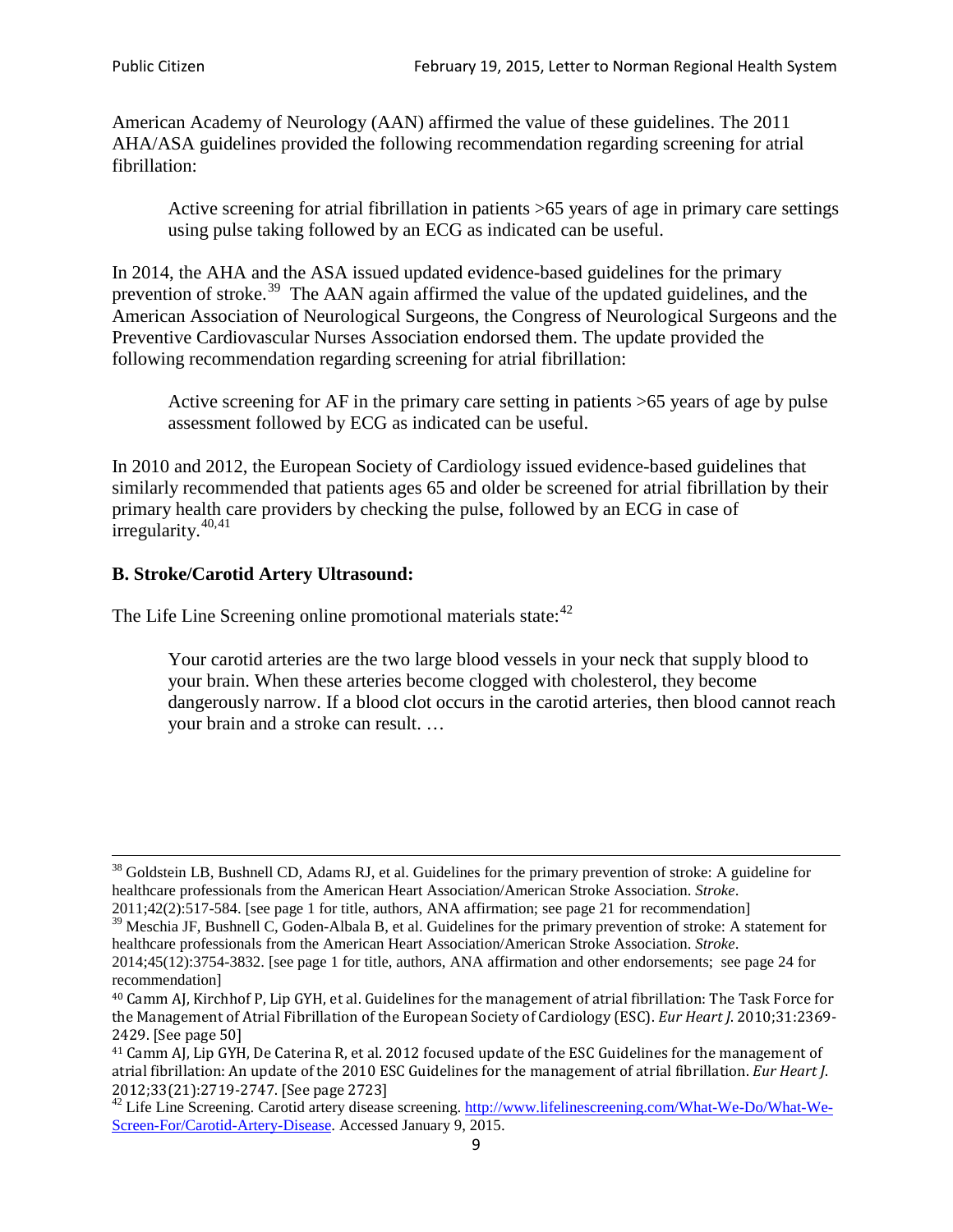Carotid Artery Disease (Plaque) Screening

• Simple, painless and non-invasive, this screening uses cutting-edge Doppler color flow ultrasound technology to create images of the carotid arteries while also measuring blood flow through them.

Who should have a carotid artery screening?

- Anyone over age 50
- Anyone over age 40 with risk factors

How often should I get a carotid artery screening?

• Annually

However, several major medical professional organizations affirmatively recommend *against* indiscriminate screening with carotid artery ultrasounds in low-risk, asymptomatic individuals, and we are not aware of any major medical professional organization that endorses such screening.

Good evidence indicates that although stroke is a leading cause of death and disability in the United States, a relatively small proportion of all disabling, unheralded strokes are due to carotid artery disease. Studies also suggest that only about 1 percent of the general population older than 65 has severe carotid artery stenosis (60 to 90 percent narrowing).<sup>[43](#page-9-0)</sup> Carotid artery stenosis is more prevalent in older adults, smokers, those with hypertension and those with heart disease; unfortunately, research has not found any single risk factor or clinically useful risk stratification tool that can reliably and accurately distinguish people who have clinically important carotid artery stenosis from those who do not.<sup>[44](#page-9-1)</sup>

In 2006, the AHA and the ASA issued a series of evidence-based guidelines for the primary prevention of stroke.<sup>[45](#page-9-2)</sup> The value of the guidelines was affirmed by the AAN. Although the guidelines did not include a specific recommendation about screening the general population for asymptomatic carotid stenosis, they did state the following:

Although highly selected patients may benefit, screening of general populations for asymptomatic carotid stenosis is unlikely to be cost-effective. The cost-effectiveness of even a one-time screening approach would be highly dependent on the ability to identify a group of persons with a high pretest likelihood of having high-grade asymptomatic disease, the availability of a screening test with a very high sensitivity and specificity when used on a side-scale basis, and very low perioperative complication rates.

<span id="page-9-0"></span> $^{43}$  U.S. Preventive Services Task Force. Screening for carotid artery stenosis: U.S. Preventive Services Task Force recommendation statement. Ann Intern Med. 2007;147(12):854-859.

<span id="page-9-2"></span>

<span id="page-9-1"></span><sup>&</sup>lt;sup>44</sup> *Ibid*. <sup>45</sup> Goldstein LB, Adams R, Alberts MJ, et al. Primary prevention of ischemic stroke: A guideline from the American <sup>45</sup> Goldstein LB, Adams R, Alberts MJ, et al. Primary prevention of ischemic stroke: A guide Heart Association/American Stroke Association Stroke Council. *Stroke*. 2006;37(6):1583-633.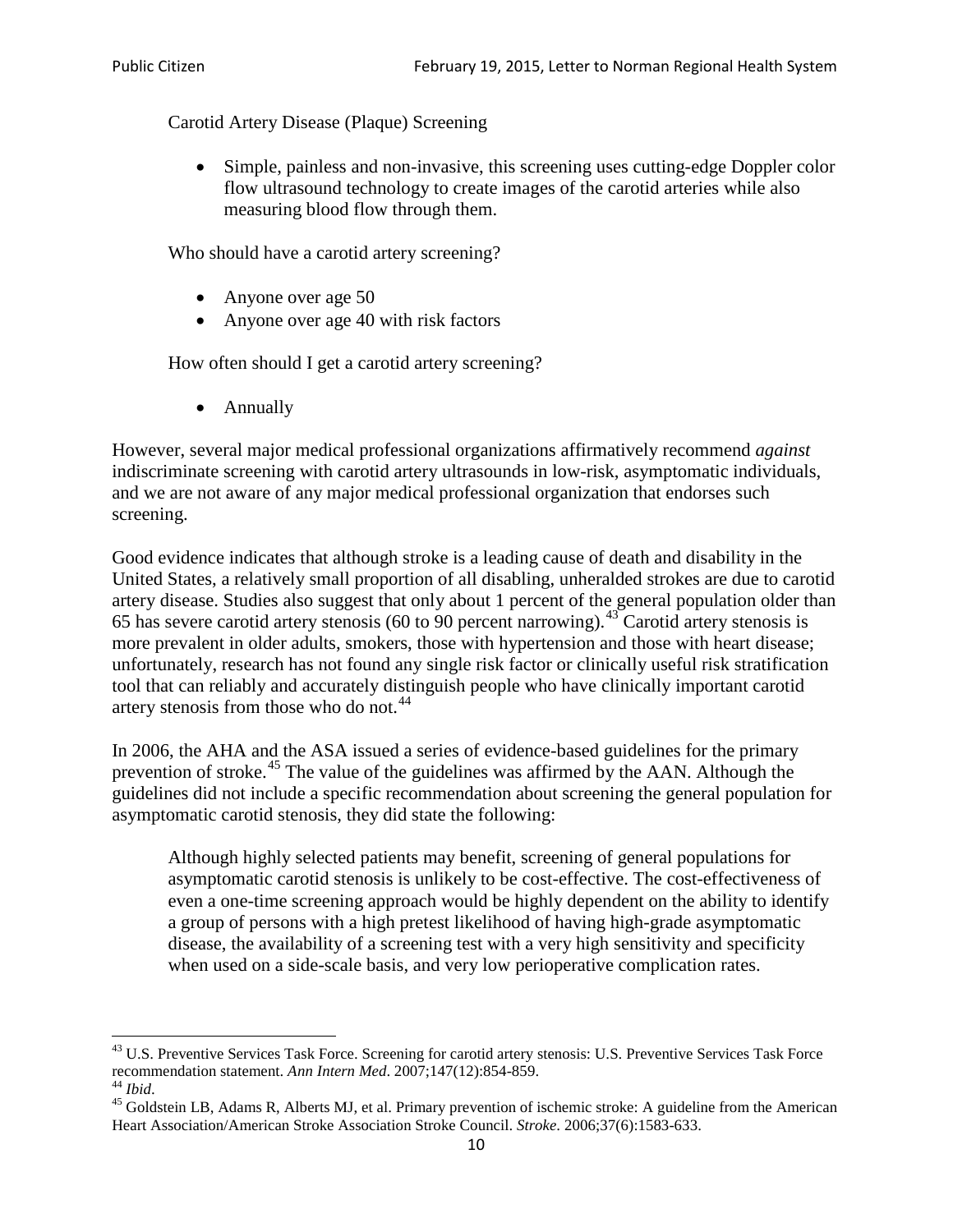These conditions for cost-effective screening are not met for carotid artery ultrasound screening of asymptomatic individuals in the general population, as discussed below.

In 2011, the AHA and the ASA issued updated guidelines for the primary prevention of stroke, the value of which was again affirmed by the  $AAN<sup>46</sup>$  $AAN<sup>46</sup>$  $AAN<sup>46</sup>$ . The updated guidelines stated the following:

Population screening for asymptomatic carotid artery stenosis is not recommended.

In 2014, the AHA and the ASA issued updated guidelines for the primary prevention of stroke.<sup>47</sup> The AAN again affirmed the value of the updated guidelines, and the American Association of Neurological Surgeons, the Congress of Neurological Surgeons, and the Preventive Cardiovascular Nurses Association endorsed them. The updated guidelines stated the following:

Screening low-risk populations for asymptomatic carotid artery stenosis is not recommended.

In 2007, the U.S. Preventive Services Task Force (USPSTF) issued an evidence-based grade D recommendation *against* screening for asymptomatic carotid artery stenosis in the general population.[48](#page-10-2) In making this a grade D recommendation, the USPSTF concluded with moderate certainty that for individuals with asymptomatic carotid artery stenosis, the benefits of screening do not outweigh the harms. It noted, in particular, the following:

#### **Importance**

Good evidence indicates that although stroke is a leading cause of death and disability in the United States, a relatively small proportion of all disabling, unheralded strokes is due to [carotid artery stenosis].

#### **Detection**

The most feasible screening test for severe [carotid artery stenosis] (for example, 60% to 99% stenosis) is duplex ultrasonography. Good evidence indicates that this test has moderate sensitivity and specificity and yields many false-positive results. A positive result on duplex ultrasonography is often confirmed by digital subtraction angiography, which is more accurate but can cause serious adverse events. Noninvasive confirmatory tests, such as magnetic resonance angiography, involve some inaccuracy. Given these facts, some people with false-positive test results may receive unnecessary invasive carotid endarterectomy surgery.

<span id="page-10-0"></span><sup>&</sup>lt;sup>46</sup> Goldstein LB, Bushnell CD, Adams RJ, et al. Guidelines for the primary prevention of stroke: A guideline for healthcare professionals from the American Heart Association/American Stroke Association. *Stroke*.<br>2011;42(2):517-584. [see page 1 for title, authors, ANA affirmation; see page 25 for recommendation]

<span id="page-10-1"></span><sup>&</sup>lt;sup>47</sup> Meschia JF, Bushnell C, Goden-Albala B, et al. Guidelines for the primary prevention of stroke: A statement for healthcare professionals from the American Heart Association/American Stroke Association. *Stroke*. 2014;45(12):3754-3832. [see page 1 for title, authors, ANA affirmation and other endorsements; see page 30 for

recommendation]

<span id="page-10-2"></span><sup>&</sup>lt;sup>48</sup> U.S. Preventive Services Task Force. Screening for carotid artery stenosis: U.S. Preventive Services Task Force recommendation statement. *Ann Intern Med*. 2007;147(12):854-9.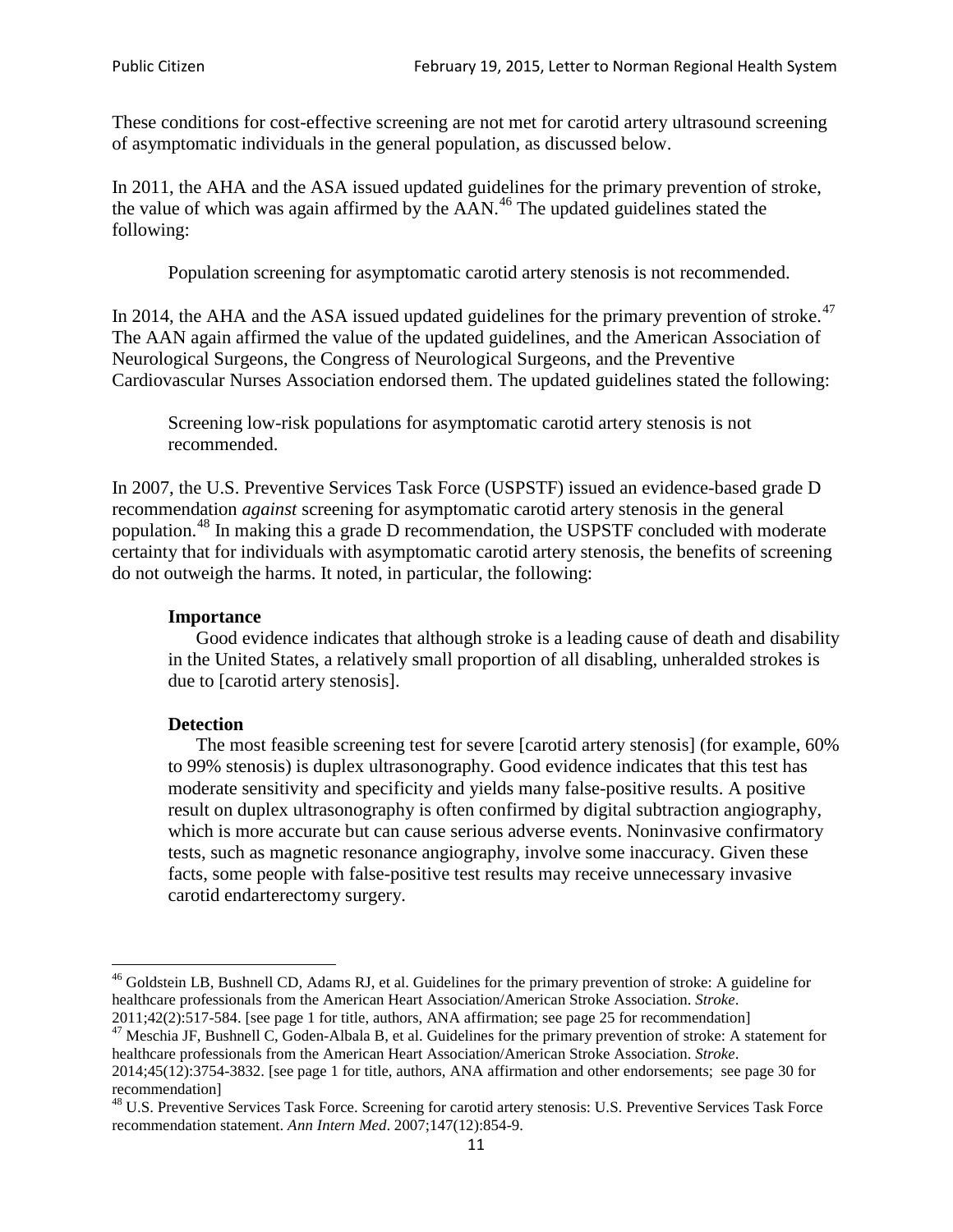### **Benefits of Detection and Early Intervention**

Good evidence indicates that in selected, high-risk trial participants with asymptomatic severe [carotid artery stenosis], carotid endarterectomy by selected surgeons reduces the 5-year absolute incidence of all strokes or perioperative death by approximately 5%. These benefits would be less among asymptomatic people in the general population. For the general primary care population, the benefits are judged to be no greater than small.

## **Harms of Detection and Early Intervention**

Good evidence indicates that both the testing strategy and the treatment with carotid endarterectomy can cause harms. A testing strategy that includes angiography will itself cause some strokes. A testing strategy that does not include angiography will cause some strokes by leading to carotid endarterectomy in people who do not have severe [carotid artery stenosis]. In excellent centers, carotid endarterectomy is associated with a 30-day stroke or mortality rate of about 3%; some areas have higher rates. These harms are judged to be no less than small.

In July 2014, the USPSTF issued an updated recommendation against screening for asymptomatic carotid artery stenosis in the general population.<sup>[49](#page-11-0)</sup> In reaffirming its prior recommendation, the USPSTF concluded with moderate certainty that the harms of screening for asymptomatic carotid artery stenosis outweigh the benefits. The USPSTF presented the following updated rationale: $50$ 

#### **Importance**

Stroke is a leading cause of death and disability in the United States. Although asymptomatic carotid artery stenosis is a risk factor for stroke, it causes a relatively small proportion of strokes.

#### **Detection**

The most feasible screening test for carotid artery stenosis (defined as 60% to 99% stenosis) is ultrasonography. Although adequate evidence indicates that this test has high sensitivity and specificity, in practice, ultrasonography yields many false-positive results in the general population, which has a low prevalence of carotid artery stenosis (approximately 0.5% to 1%). There are no externally validated, reliable tools that can determine who is at increased risk for carotid artery stenosis or for stroke when carotid artery stenosis is present. Adequate evidence indicates that the accuracy of screening by auscultation of the neck is poor.

# **Benefits of Detection and Early Intervention**

There is no direct evidence on the benefits of screening for carotid artery stenosis. Adequate evidence indicates that in selected trial participants with asymptomatic carotid artery stenosis, carotid endarterectomy (CEA) performed by selected surgeons reduces the absolute incidence of all strokes or perioperative death by approximately 3.5%

<span id="page-11-0"></span><sup>&</sup>lt;sup>49</sup> LeFevre on behalf of the U.S. Preventive Services Task Force. Screening for asymptomatic carotid artery stenosis: U.S. Preventive Services Task Force Recommendation Statement. *Ann Intern Med*. Published online July 8, 2014. doi:10.7326/M14-1333. <sup>50</sup> *Ibid*.

<span id="page-11-1"></span>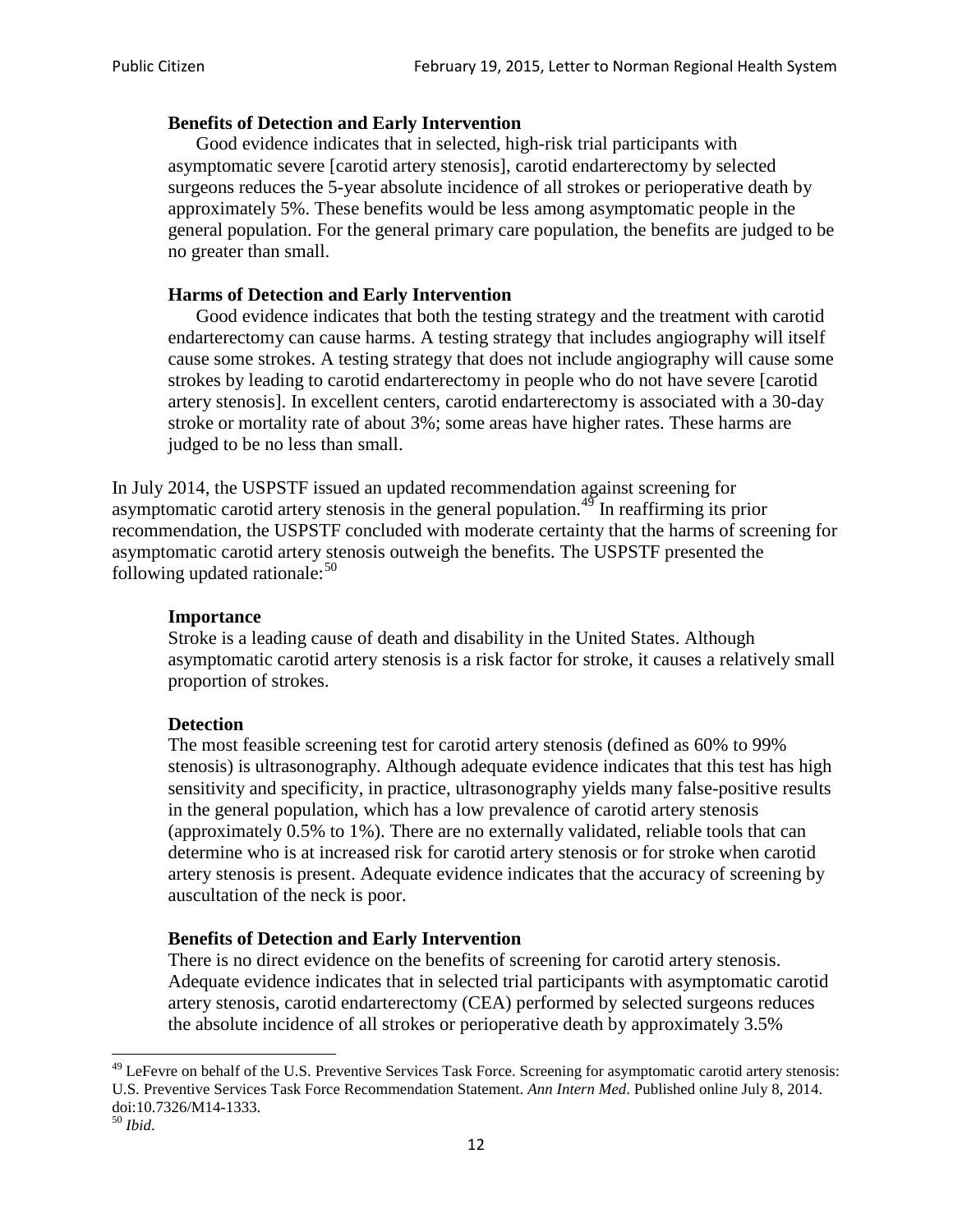compared with (outdated) medical management. However, this difference is probably smaller with current optimal medical management. The magnitude of these benefits would be smaller in asymptomatic persons in the general population. For the general primary care population, the magnitude of benefit is small to none. There is no evidence that identification of asymptomatic carotid artery stenosis leads to any benefit from adding or increasing medication doses (beyond current standard medical therapy for cardiovascular disease prevention).

## **Harms of Detection and Early Intervention**

Adequate evidence indicates that both the testing strategy for carotid artery stenosis and treatment with CEA can cause harms. Although screening with ultrasonography has few direct harms, all screening strategies, including those with or without confirmatory tests (that is, digital subtraction or magnetic resonance angiography), have imperfect sensitivity and specificity and could lead to unnecessary interventions and result in serious harms. In selected centers similar to those in the trials, CEA is associated with a 30-day stroke or mortality rate of approximately 2.4%; reported rates are as high as approximately 5% in low-volume centers and 6% in certain states. Myocardial infarctions are reported in 0.8% to 2.2% of patients after CEA. The 30-day stroke or mortality rate after carotid angioplasty and stenting (CAAS) is approximately 3.1% to 3.8%. The overall magnitude of harms of screening and subsequent treatment of asymptomatic carotid artery stenosis is small to moderate depending on patient population, surgeon, center volume, and geographic location.

In 2007, the American Society of Neuroimaging, with co-sponsorship by the Society of Vascular and Interventional Neurology, issued evidence-based recommendations on the screening of asymptomatic carotid artery disease in the general population and selected subsets of patients.<sup>[51](#page-12-0)</sup> These societies issued a grade E recommendation *against* screening for carotid artery stenosis in the general population or in a selected population based on age, gender or any other variable alone. The criteria for a grade E recommendation were that the prevalence of disease may be high or low but detection and treatment is documented to have no benefit, or prevalence of disease is low. They also issued a grade A recommendation that screening of selective subpopulations of adults age 65 or older with at least three cardiovascular risk factors (hypertension, coronary artery disease, current cigarette smoking or hyperlipidemia) needs to be considered. The criteria of a grade A recommendation were that the prevalence of disease is high and detection and treatment is of documented benefit.

In 2011, the Society for Vascular Surgery issued a position statement recommending ultrasound screening of carotid arteries only for high-risk individuals age 55 or older, taking into account cardiovascular risk factors, such as a history of hypertension, diabetes mellitus, smoking,

<span id="page-12-0"></span><sup>&</sup>lt;sup>51</sup> Oureshi AI, Alexandrov AV, Tegeler CH, et al. Guidelines for screening of extracranial carotid artery disease: a statement for healthcare professionals from the multidisciplinary practice guidelines committee of the American Society of Neuroimaging; cosponsored by the Society of Vascular and Interventional Neurology. *J Neuroimaging*. 2007;17(1):19-47.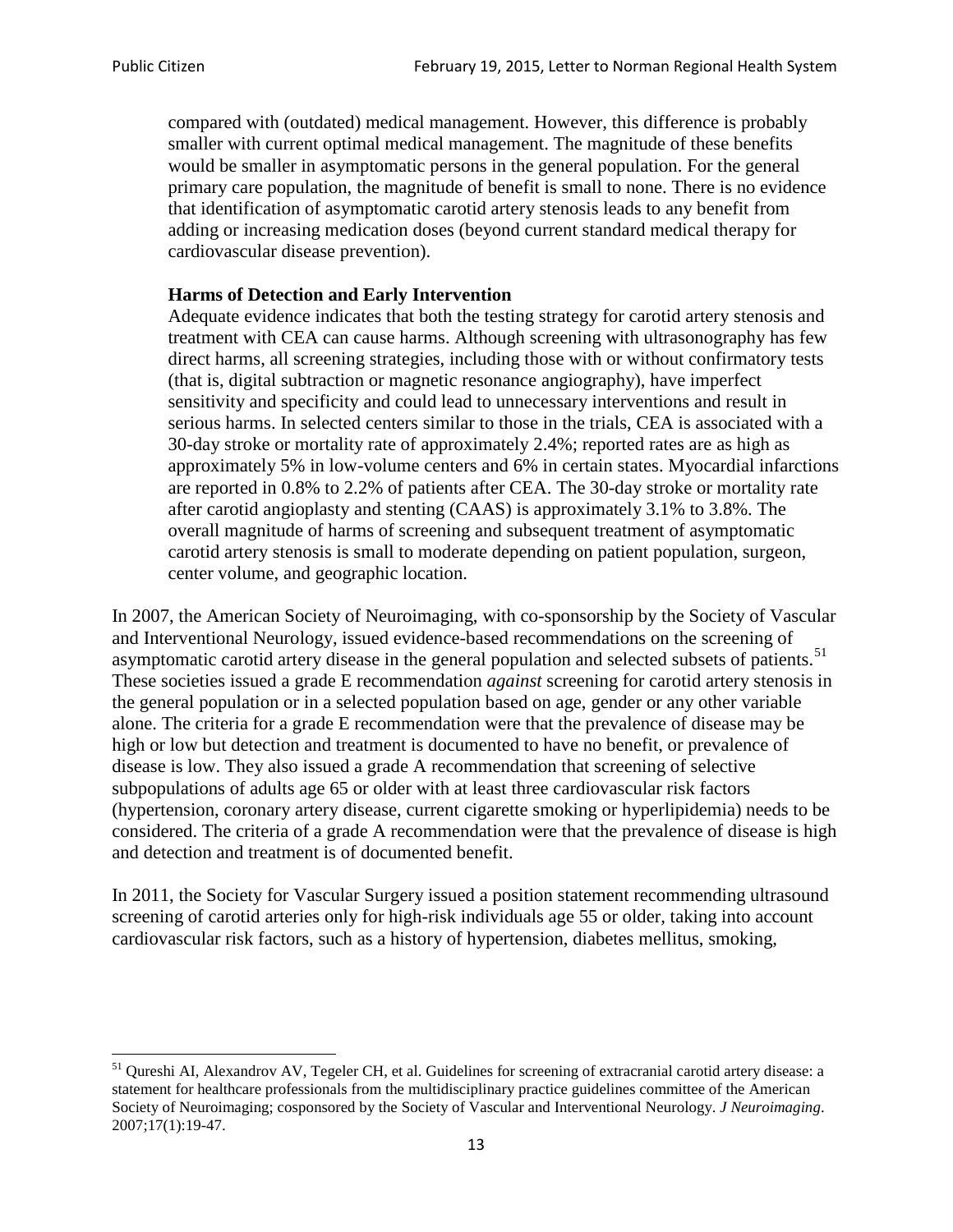hypercholesterolemia, or known cardiovascular disease.<sup>[52](#page-13-0)</sup> The position statement provided little substantive evidence to support this recommendation.

Thus, screening for carotid artery stenosis with ultrasound in the general, asymptomatic population has *not* been shown to significantly improve clinical outcomes, and numerous medical professional organizations strongly recommend against such screening.

### **C. Abdominal Aortic Aneurysm Ultrasound:**

The Life Line Screening online promotional materials state:<sup>[53](#page-13-1)</sup>

An Abdominal Aortic Aneurysm (AAA), a specific kind of aneurysm, is a condition in which the lining of the blood vessel called the aorta is enlarged within the abdomen. Abdominal aortic aneurysms pose a threat because they are usually silent until a medical emergency occurs.

The abdominal aorta is the largest blood vessel in the body and the main artery that originates in the heart. As the lining weakens from age and other risk factors, the vessel wall thins and expands. …

Screening for Aortic Aneurysms

• A painless, non-invasive procedure, an abdominal aortic aneurysm screening requires you to lie on your back while a technician uses ultrasound to take images and measurements of your abdominal aorta. …

Who should have an aortic aneurysm screening?

• Anyone with risk factors

How often should I get an aortic aneurysm screening?

• Annually

By definition, an AAA is present when aortic diameter equals or exceeds 3.0 cm (slightly more than one inch).<sup>[54](#page-13-2)</sup> Most people who have an AAA show no signs or symptoms until it ruptures. The strongest risk factor for *rupture* of an AAA is the aortic diameter.<sup>[55](#page-13-3)</sup> Thus, risk of AAA rupture rises with increasing size of the aneurysm. AAAs with a diameter between 3.0 and 3.9

<span id="page-13-0"></span> $52$  Society for Vascular Surgery. SVS position statement on vascular screenings. January 2011. http://www.vascularweb.org/about/positionstatements/Pages/svs-position-statement-on-vascular-screening.aspx.<br>Accessed January 14, 2015.

<span id="page-13-1"></span>Accessed Line Screening. Abdominal aortic aneurysm screening. http://www.lifelinescreening.com/What-We-<br>Do/What-We-Screen-For/Abdominal-Aortic-Aneurysms. Accessed January 9, 2015.

<span id="page-13-2"></span> $\frac{1}{54}$  Fleming C, Whitlock EP, Beil TL, Lederle FA. Screening for abdominal aortic aneurysm: A best-evidence systematic review for the U.S. Preventive Services Task Force. *Ann Intern Med.* 2005;142(3):203-211.<br><sup>55</sup> Lederle FA, Johnson GR, Wilson SE, et al. Rupture rate of large abdominal aortic aneurysms in patients refusing

<span id="page-13-3"></span>or unfit for elective repair. *JAMA*. 2002;287(22):2968-2972.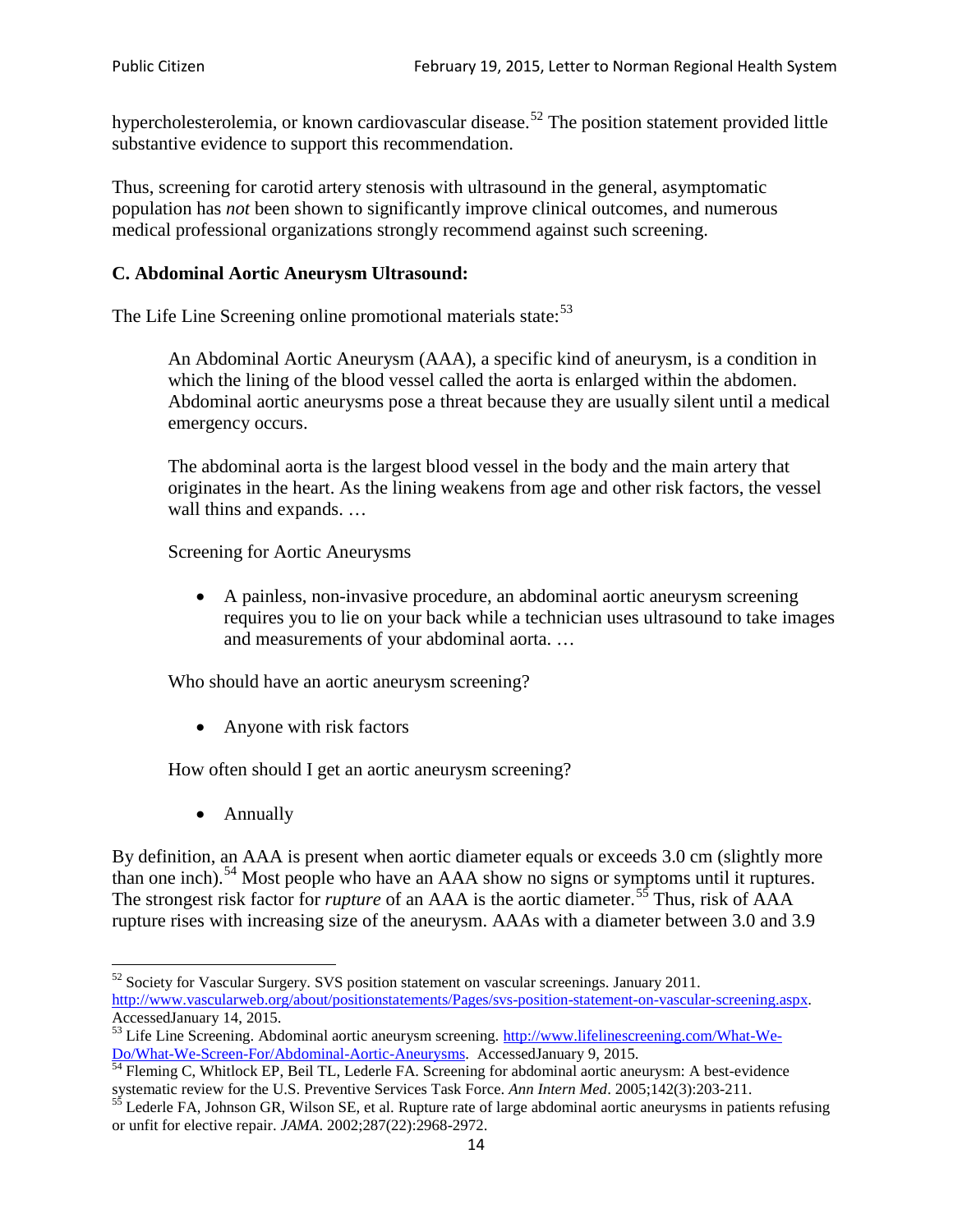cm have an essentially 0 percent annual rupture risk; those with between 4.0 and 4.9 cm have a 1 percent risk; and those between 5.0 and 5.9 cm have a 11 percent annual rupture risk.<sup>[56](#page-14-0)</sup>

In a study of an unselected general population in the U.K., the prevalence of AAA was six times greater in men than women for all age groups.<sup>[57](#page-14-1)</sup> For men not screened for  $AAA$ , almost all deaths from ruptured AAAs occurred after age 65, with more than half occurring before age 80.<sup>[58](#page-14-2)</sup> For women not screened for AAA, the majority of AAA-related deaths occurred after age 80.<sup>[59](#page-14-3)</sup>

Several major medical professional organizations affirmatively recommend one-time ultrasound screening for AAAs *only in certain high-risk individuals* given the epidemiology of AAAs described above, and we are not aware of any major medical professional organization that endorses indiscriminate ultrasound screening for AAAs in low-risk, asymptomatic individuals.

In 2005, the USPSTF issued the following evidence-based recommendations for AAA screening: $60$ 

(1) A grade B recommendation for one-time screening for AAA by ultrasonography in men age 65 to 75 who have ever smoked. In making this a grade [B recommendation,](http://www.uspreventiveservicestaskforce.org/uspstf/gradespre.htm#brec) the USPSTF offered the following rationale:

> The USPSTF found good evidence that screening for AAA and surgical repair of large AAAs ( $\geq$ 5.5 cm) in men age 65 to 75 years who have ever smoked (current and former smokers) leads to decreased AAA-specific mortality. There is good evidence that abdominal ultrasonography, performed in a setting with adequate quality assurance (that is, in an accredited facility with credentialed technologists), is an accurate screening test for AAA. There is also good evidence of important harms of screening and early treatment, including an increased number of surgeries with associated clinically significant morbidity and mortality, and short-term psychological harms. On the basis of the moderate magnitude of net benefit, the USPSTF concluded that the benefits of screening for AAA in men age 65 to 75 years who have ever smoked outweigh the harms.

(2) No recommendation for or against screening for AAA in men age 65 to 75 who have *never* smoked. In making this grade C recommendation, the USPSTF offered the following rationale:

> The USPSTF found good evidence that screening for AAA in men age 65 to 75 years who have never smoked leads to decreased AAA-specific mortality. There is, however, a lower prevalence of large AAAs in men who have never smoked

<span id="page-14-0"></span><sup>&</sup>lt;sup>56</sup> LeFevre ML on behalf of the U.S. Preventive Services Task Force. Screening for abdominal aortic aneurysm: U.S. Preventive Services Task Force recommendation statement. *Ann Intern Med*. Online June 24, 2014. doi:

<span id="page-14-1"></span><sup>10.7326/</sup>M14-1204.<br> $57$  Scott RA, Bridgewater SG, Ashton HA. Randomized clinical trial of screening for abdominal aortic aneurysm in women. *Br J Surg.* 2002;89(3):283-285.

<span id="page-14-4"></span><span id="page-14-3"></span>

<span id="page-14-2"></span><sup>&</sup>lt;sup>58</sup> *Ibid.*<br><sup>59</sup> *Ibid.* 2002;<br><sup>60</sup> U.S. Preventive Services Task Force. Screening for abdominal aortic aneurysm: Recommendation statement. *Ann Intern Med*. 2005;142(3):198-202.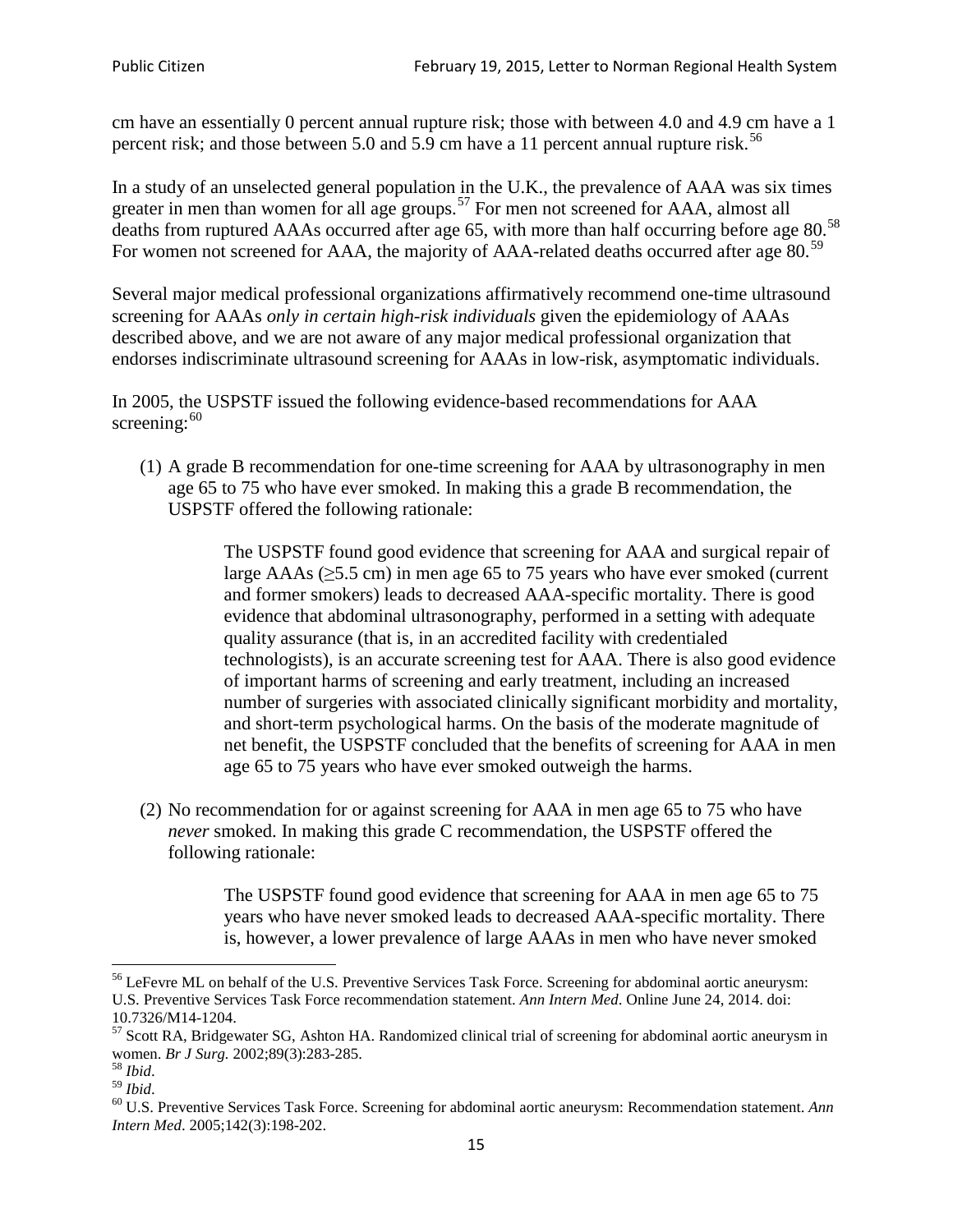compared with men who have ever smoked; thus, the potential benefit from screening men who have never smoked is small. There is good evidence that screening and early treatment lead to important harms, including an increased number of surgeries with associated clinically significant morbidity and mortality, and short-term psychological harms. The USPSTF concluded that the balance between the benefits and harms of screening for AAA is too close to make a general recommendation in this population.

(3) A grade D recommendation *against* routine screening for AAA in women. In making this a grade D recommendation, the USPSTF offered the following rationale:

> Because of the low prevalence of large AAAs in women, the number of AAArelated deaths that can be prevented by screening this population is small. There is good evidence that screening and early treatment result in important harms, including an increased number of surgeries with associated morbidity and mortality, and psychological harms. The USPSTF concluded that the harms of screening women for AAA therefore outweigh the benefits.

In June 2014, the USPSTF issued a revised recommendation statement, based on an updated review of the available evidence published between January 2004 and January 2013.<sup>[61](#page-15-0)</sup> The updated recommendations differ slightly from the 2005 recommendations and include the following: $62$ 

(1) A grade B recommendation for one-time screening for AAA with ultrasonography in men ages 65 to 75 who have ever smoked (no change from 2005). The USPSTF provided the following updated rationale for this unchanged recommendation:

> Four large, population-based, randomized, controlled trials (RCTs) show that invitation to 1-time screening for AAA is associated with reduced AAA-specific mortality in men. This benefit begins 3 years after testing and persists up to 15 years. In addition, risk reduction for AAA rupture and emergency surgery persists up to 10 to 13 years.

> In the 2 highest-quality trials, the relative reduction in AAA-specific mortality after 13 years was 42% to 66%. In the largest trial, where prevalence of AAA was approximately 5% in the screened group, screening was associated with an absolute risk reduction in death of 1.4 per 1000 men.

Abdominal aortic aneurysms are most prevalent in men who have ever smoked, occurring in approximately 6% to 7% of this population. This prevalence increases the importance of screening in these men because it maximizes the absolute benefit that could be achieved (that is, it improves the likelihood that

<span id="page-15-0"></span><sup>61</sup> Guirguis-Blake JM, Beil TL, Senger CA Whitlock EP. Ultrasonography screening for abdominal aortic aneurysms: A systematic review for the U.S. Preventive Services Task Force. *Ann Intern Med*. 2014;160(5):321- 329.

<span id="page-15-1"></span> $62$  LeFevre ML on behalf of the U.S. Preventive Services Task Force. Screening for abdominal aortic aneurysm: U.S. Preventive Services Task Force recommendation statement. *Ann Intern Med*. 2014;161(4):281-290..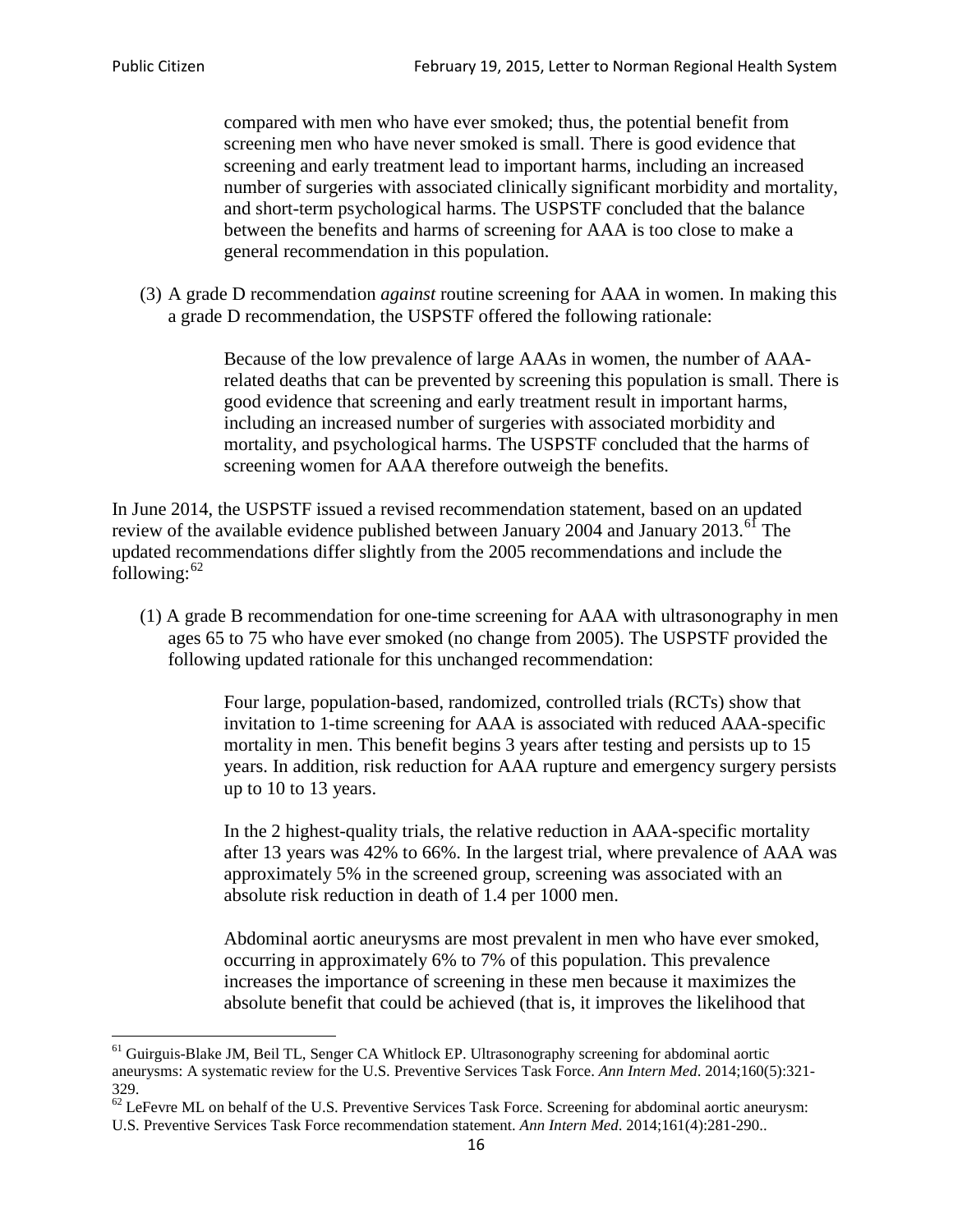men in this group will benefit from screening). Convincing evidence shows that 1-time screening with ultrasonography results in a moderate benefit in men aged 65 to 75 years who have ever smoked.

The USPSTF concluded with high certainty that screening for AAA with ultrasonography in men ages 65 to 75 who have ever smoked has a moderate net benefit.

(2) A grade C recommendation that clinicians *selectively* offer screening for AAA in men ages 65 to 75 who have never smoked rather than routinely screening all men in this group. Evidence indicates that the net benefit of screening all men ages 65 to 75 years who have never smoked is small. In determining whether this service is appropriate in individual cases, patients and clinicians should consider the balance of benefits and harms on the basis of evidence relevant to the patient's medical history, family history, other risk factors, and personal values. The USPSTF offered the following rationale for this new recommendation:

> Screening men overall reduces AAA-specific death, rupture, and emergency surgery. However, the lower prevalence of AAA in men who have never smoked (approximately 2%) substantially reduces the absolute benefit (that is, it greatly lowers the probability that men in this group will benefit from screening). Adequate evidence shows that 1-time screening for AAA with ultrasonography results in a small benefit in men aged 65 to 75 years who have never smoked.

The USPSTF also suggested the following clinical considerations with respect to this new recommendation:

Despite the demonstrated benefits of screening for AAA in men overall, the lower prevalence of AAA in male never-smokers versus male ever-smokers suggests that clinicians should consider a patient's risk factors and the potential for harm before screening for AAA rather than routinely offering screening to all male never-smokers. Important risk factors for AAA include older age and a firstdegree relative with an AAA; other risk factors include a history of other vascular aneurysms, coronary artery disease, cerebrovascular disease, atherosclerosis, hypercholesterolemia, obesity, and hypertension. Factors associated with a reduced risk for AAA include African American race, Hispanic ethnicity, and diabetes.

(3) An I statement concluding that the current evidence is insufficient to assess the balance of benefits and harms of screening for AAA in women ages 65 to 75 who have ever smoked. (An I statement means the USPSTF concludes that the current evidence is insufficient to assess the balance of benefits and harms of the service. Evidence may be lacking, of poor quality, or conflicting, and the balance of benefits and harms cannot be determined.) The USPSTF offered the following rationale for this draft statement:

> *Potential Preventable Burden.* A screening study in Sweden found that the prevalence of AAA in women aged 70 years was low (0.8%) for ever-smokers but increased to 2.0% for current smokers. A meta-analysis of individual-patient data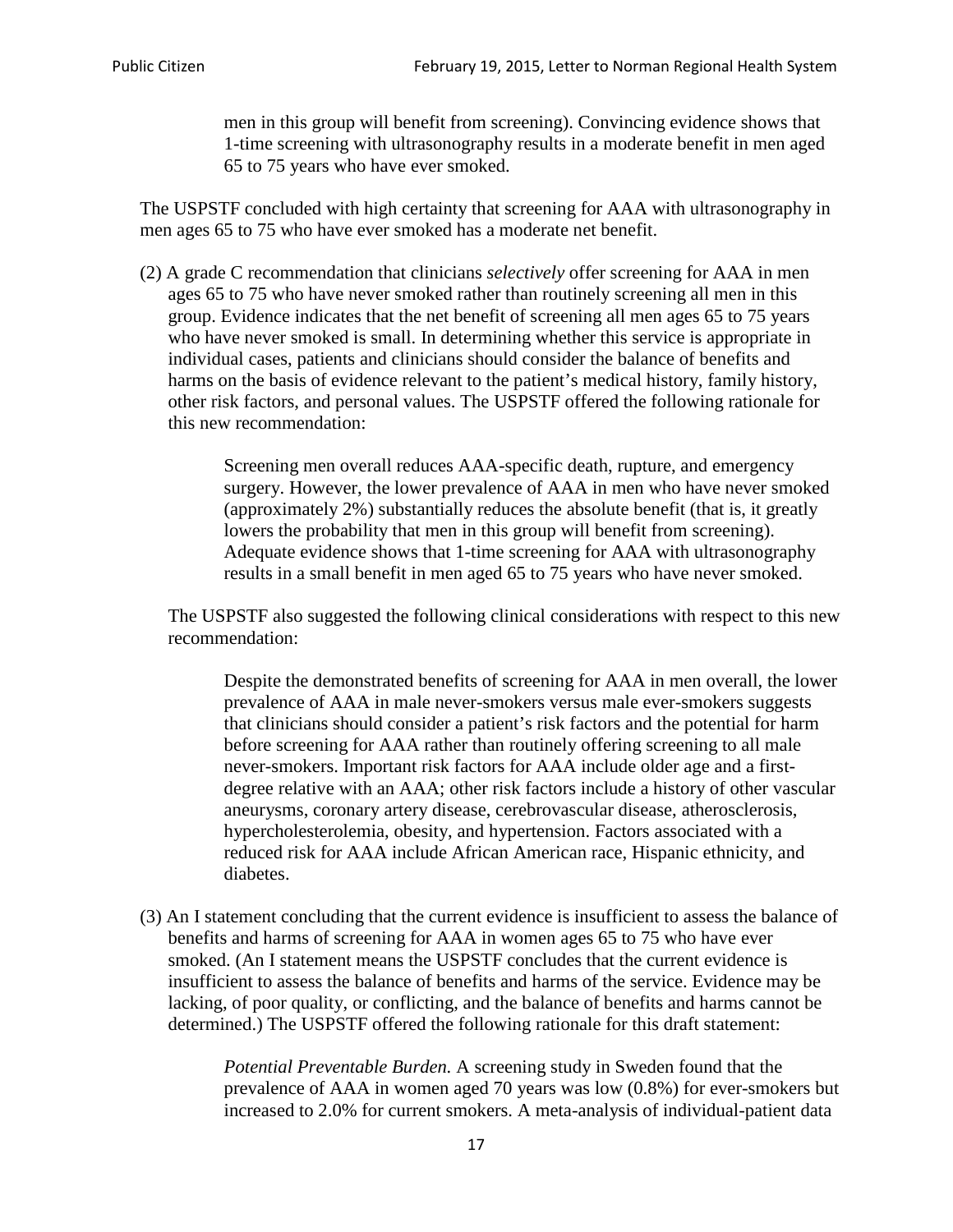found that women have a higher risk than men for AAA rupture at the same diameter (hazard ratio [HR], 3.76 [95% CI, 2.58 to 5.47]). However, AAAassociated deaths occur at an older age in women (at a time of increased competing causes of death and a declining benefit–risk ratio for operative interventions), with 70% of deaths occurring after age 80 years in women compared with fewer than 50% in men. In the only screening RCT that included women, most screen-detected AAAs in women were small (3.0 to 3.9 cm) and AAA-specific mortality was low in screened and unscreened women  $(<0.2\%)$ after 10 years.

*Potential Harms.* Four RCTs (primarily done in men) showed that screening for AAA doubled the rate of AAA-associated surgeries, largely driven by an increase in elective surgeries. Most screen-detected AAAs were below the 5.5-cm threshold for immediate repair. This finding generally results in long-term or lifelong surveillance and is probably associated with some amount of overtreatment, although the magnitude of this burden is difficult to quantify.

Most screening trials reported an associated decrease in emergency AAA repairs and a reduced 30-day mortality rate associated with emergency surgery in populations invited to screen, although mortality associated with elective surgery was not reduced. Operative mortality associated with AAAs is higher in women than in men (7% vs. 5% for open repair and 2% vs. 1% for endovascular repair, respectively).

*Costs.* In addition to the cost of ultrasonography screening (approximately \$100), the estimated potential associated cost of elective surgery to repair a screendetected AAA ranges from \$37 000 to \$43 000. Potential opportunity costs also may arise, because screening may take the place of other preventive activities that may be more beneficial to the patient.

*Current Practice.* Screening for AAA is provided as part of the "welcome-to-Medicare visit" for women who have a family history of AAA. However, the evidence is insufficient to accurately characterize current practice patterns related to screening for AAA in women.

A retrospective analysis from 2000 to 2010 used the National Inpatient Sample, a database that has a stratified 20% random sample of all nonfederal inpatient hospital admissions in the United States. This analysis found that women are more likely than men to have open surgery versus endovascular aneurysm repair (EVAR) for unruptured AAA (24% vs. 17%, respectively), potentially because of issues with access to the iliac artery (that is, smaller artery size) that may preclude endovascular management.

A retrospective review of 4026 AAA repairs in the Vascular Study Group of New England database (a voluntary registry from 30 academic and community hospitals in the 6 New England states) reported that women were more likely than men to have open surgery versus EVAR and to be older and have smaller aortic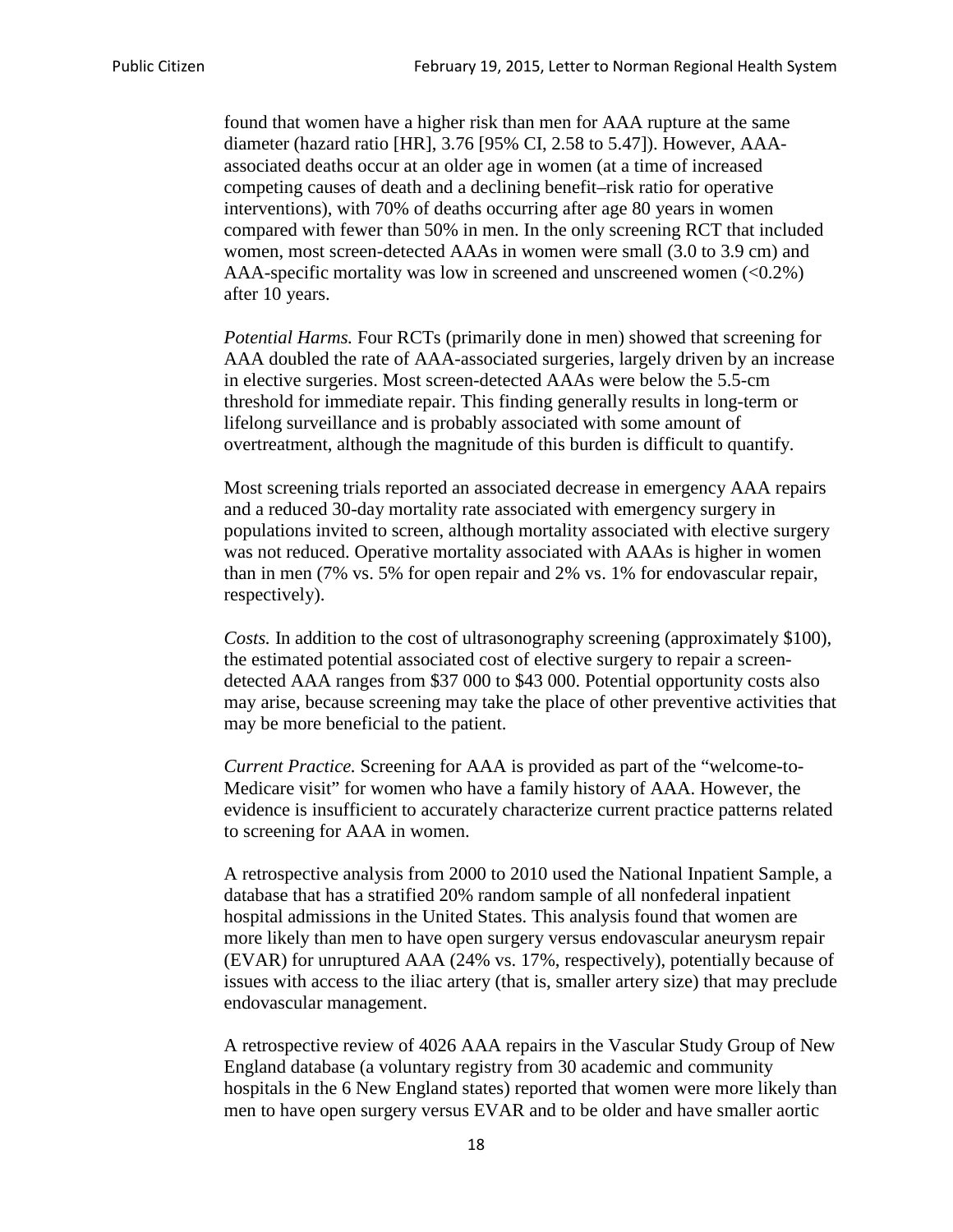diameters at the time of repair. Postoperative complications were higher in women than in men after elective EVAR or open repair, including emergency reoperations, dysrhythmias, leg ischemia or emboli, bowel ischemia, or need for discharge to another medical facility rather than home.

(4) A grade D recommendation *against* routine screening for AAA in women who have never smoked. The USPSTF offered the following rationale for this draft updated recommendation:

> The prevalence of AAA in women who have never smoked is low (0.03% to 0.60% in women aged 50 to 79 years). The evidence also shows no apparent benefit of screening for AAA in women. The USPSTF therefore concludes that adequate evidence shows that the absolute benefit of 1-time screening for AAA with ultrasonography in women who have never smoked can effectively be bounded at none or almost none.

In discussing the harms of detection and early treatment of AAAs, the USPSTF noted the following: $63$ 

In the available trials, groups invited to screening were approximately twice as likely as control groups to have any AAA surgery within 3 to 5 years, predominantly driven by an increase in elective surgeries. More than 90% of AAAs identified by screening were below the 5.5-cm threshold for immediate repair. Detecting smaller AAAs generally leads to long-term (potentially lifelong) surveillance.

A person's risk for death related to elective surgery for AAA is lower than that for death related to emergency surgery for rupture. However, the increase in the overall rates of detection and surgery in the screening groups still potentially represents a harm. A proportion of AAAs will never rupture because they do not advance or because a person dies of a competing cause.

The exact extent of overdiagnosis and overtreatment is difficult to estimate. One study from Massachusetts General Hospital reviewed 24 000 consecutive autopsies between 1952 and 1975 and found that 75% of the 473 patients who died with an undetected or unoperated AAA had a cause of death not related to the AAA (41% were >5.1 cm in diameter). Given that even elective treatment is associated with some risk for perioperative mortality, overtreatment is an important issue to consider when deciding whether to screen for this condition....

Convincing evidence shows that the harms associated with 1-time screening for AAA with ultrasonography are at least small in all populations and potentially higher in women because of their higher risk for operative mortality.

In 2011, the Society for Vascular Surgery issued a position statement on vascular screening recommending a one-time ultrasound screening for AAA for all men age 65 or older and

<span id="page-18-0"></span><sup>63</sup> *Ibid*.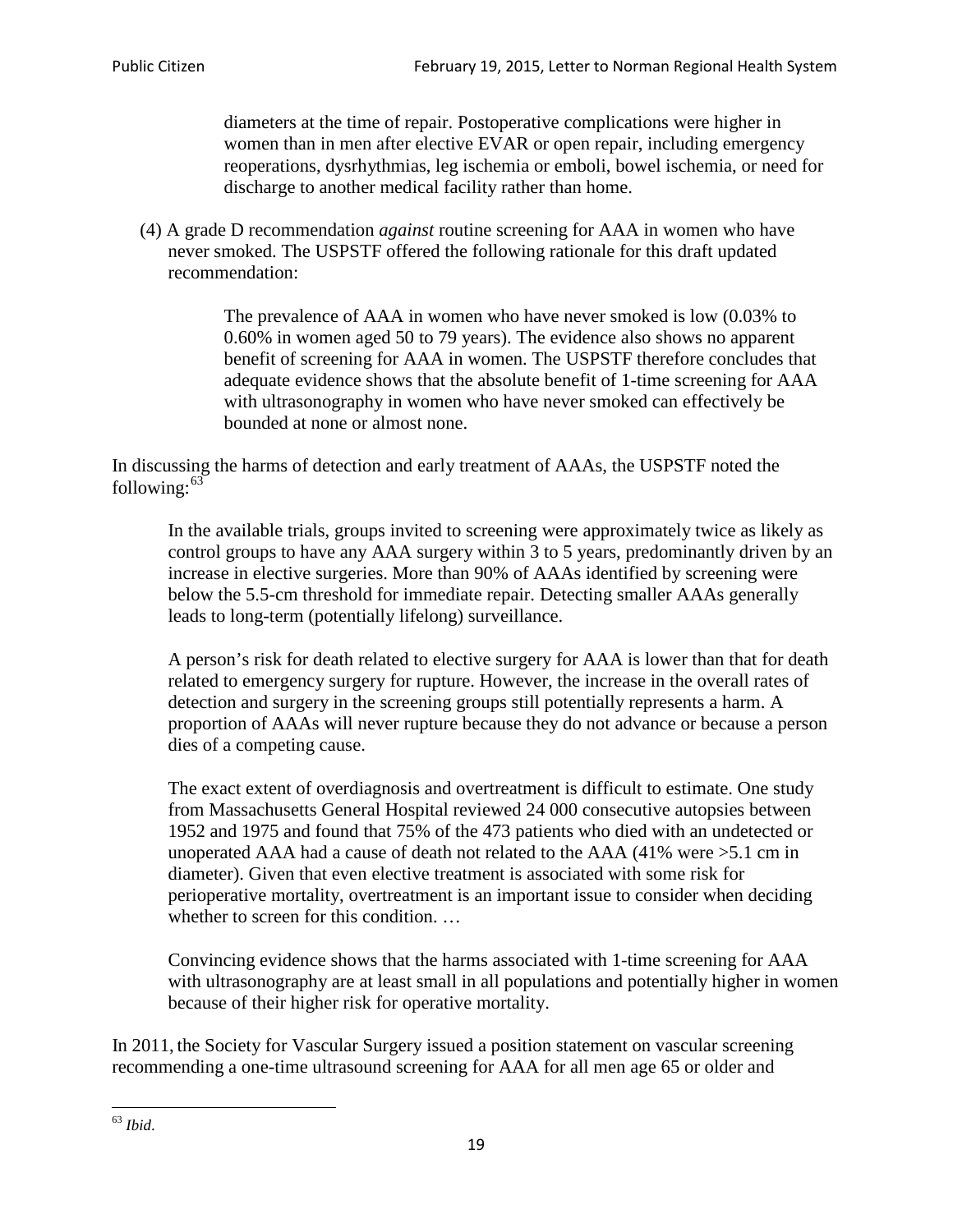screening men as early as age 55 who have a family history of AAA.<sup>[64](#page-19-0)</sup> The society also recommended one-time ultrasound screening for AAA for all women age 65 or older who have a family history of AAA or have smoked.

In 2012, the ACCF, American College of Radiology, American Institute of Ultrasound in Medicine, American Society of Echocardiography, American Society of Nephrology, Intersocietal Commission for the Accreditation of Vascular Laboratories, Society for Cardiovascular Angiography and Interventions, Society of Cardiovascular Computed Tomography, Society for Interventional Radiology, Society for Vascular Medicine, and Society for Vascular Surgery jointly issued evidence-based appropriate use criteria for noninvasive vascular testing (ultrasound and physiological testing) for a variety of possible indications.<sup>[65](#page-19-1)</sup> For each indication, these organizations classified the use of noninvasive vascular testing into one of the following three categories:

- **Appropriate:** The test is one in which the expected incremental information, combined with clinical judgment, exceeds the expected negative consequences — including the risks of the procedure itself and the downstream impact of poor test performance such as delay in diagnosis (false-negatives) or inappropriate diagnosis (false-positives) — by a sufficiently wide margin for the specific indication that the procedure is generally considered acceptable care and a reasonable approach for the indication.
- **Uncertain:** The test *may* be generally acceptable and *may* be a reasonable approach for the specific indication; uncertainty also implies that more research and/or patient information is needed to classify the indication definitively.
- **Inappropriate:** The test *is not* generally acceptable and *is not* a reasonable approach for the specific indication.

These organizations classify screening for AAA as *inappropriate* for anyone under age 65 with no history of smoking, except as noted below. They also classify such screening as *uncertain* for anyone 65 or older with no history of smoking.

These organizations did classify screening for AAA as *appropriate* for the following subgroups:

- Adults older than age 60 with a first-degree relative with an AAA.
- Adults age 65 or older who are current or former smokers.

In summary, the USPSTF and many other major medical professional organizations recommended against routine screening for AAA, or designate such screening as inappropriate for those individuals who are not at high risk for developing AAA. Screening for AAA in the

<span id="page-19-0"></span><sup>64</sup> Society for Vascular Surgery. SVS Position Statement on Vascular Screenings. January 2011. [http://www.vascularweb.org/about/positionstatements/Pages/svs-position-statement-on-vascular-screening.aspx.](http://www.vascularweb.org/about/positionstatements/Pages/svs-position-statement-on-vascular-screening.aspx) 

<span id="page-19-1"></span>Accessed August 21, 2014.<br><sup>65</sup> Mohler ER, Gornik HL, Gerhard-Herman M, et al. ACCF/ACR/AIUM/ASE/ASN/ICAVL/SCAI/SCCT/SIR/ SVM/SVS 2012 appropriate use criteria for peripheral vascular ultrasound and physiological testing part I: Arterial ultrasound and physiological testing*. J Am Coll Cardiol*. 2012;60(3):242-276.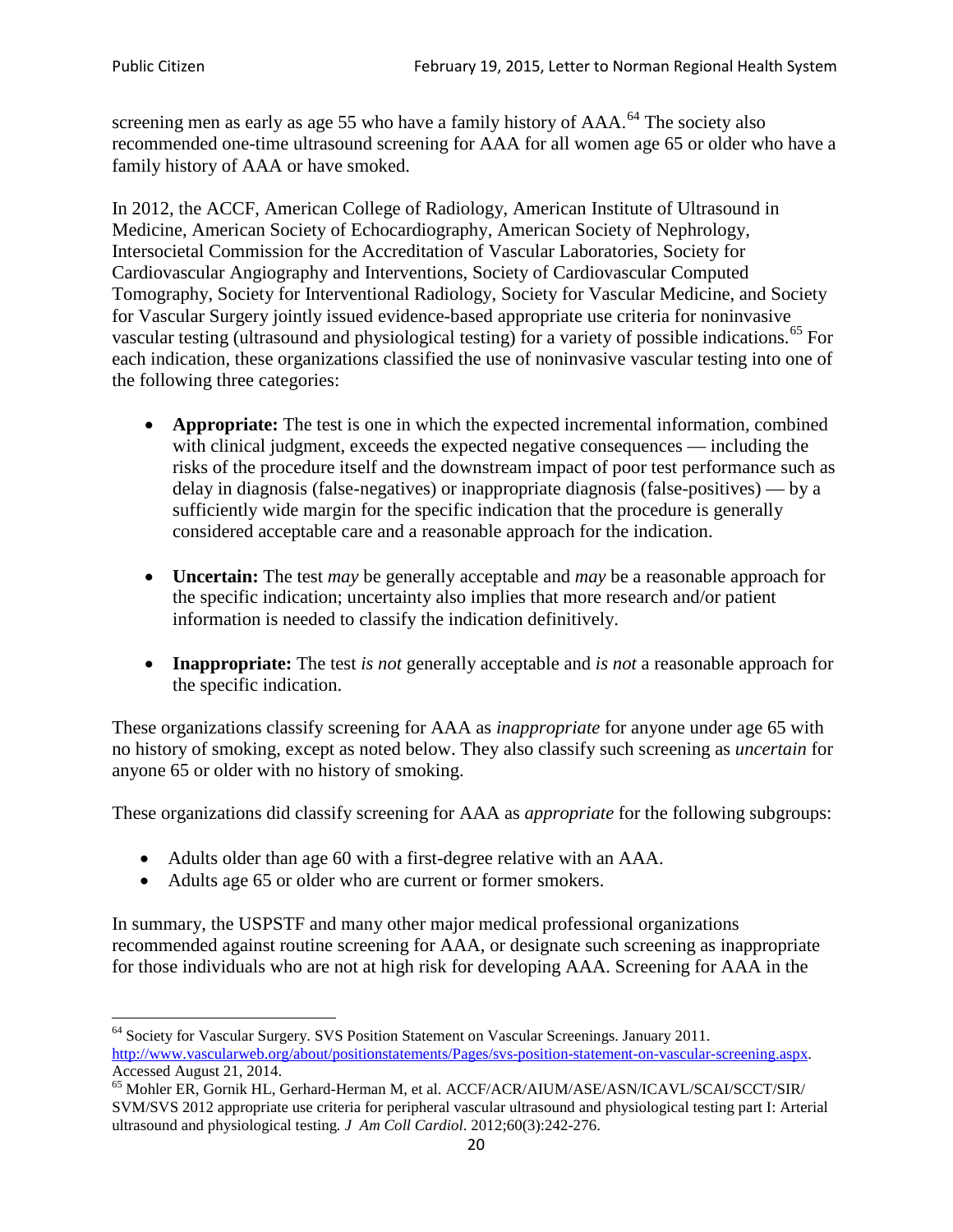general, asymptomatic population has *not* been shown to significantly improve clinical outcome and is likely to do more harm than good.

### **D. Peripheral Arterial Disease Test:**

The Life Line Screening online promotional materials state:<sup>[66](#page-20-0)</sup>

Peripheral Arterial Disease (PAD), more commonly known as hardening of the arteries, affects about eight million Americans. It is a condition in which the large and mediumsized arteries supplying blood to the legs become narrow or clogged, constricting the flow of blood. PAD is caused by atherosclerosis, a gradual process in which cholesterol and scar tissue build up, forming a substance called plaque that clogs the artery. PAD not only causes pain and disability, it also is associated with a much higher risk of heart disease. …

Peripheral Arterial Disease Screening

o A quick, easy and non-invasive procedure, PAD screening is done by using the ankle-brachial index (ABI). After removing your socks and shoes, you will have pressure cuffs placed around your upper arms and ankles. A small ultrasound device will then measure the systolic blood pressure in your limbs. …

Who should have a peripheral arterial disease screening?

• Anyone with risk factors

How often should I get a peripheral arterial disease screening?

• Annually

In 2012, the ACCF, American College of Radiology, American Institute of Ultrasound in Medicine, American Society of Echocardiography, American Society of Nephrology, Intersocietal Commission for the Accreditation of Vascular Laboratories, Society for Cardiovascular Angiography and Interventions, Society of Cardiovascular Computed Tomography, Society for Interventional Radiology, Society for Vascular Medicine, and Society for Vascular Surgery jointly issued evidence-based appropriate use criteria for noninvasive vascular testing (ultrasound and physiological testing) for a variety of possible indications. These appropriate use criteria identify the following as the only appropriate indications for lower extremity artery testing with ABI: patients with diminished pulses, femoral bruit, age greater than 50 with diabetes or smoking, or age greater than 70, which is consistent with ACC/AHA PAD guidelines. The evaluation with ABI for those younger than 50 and those with diabetes was classified as uncertain.<sup>[67](#page-20-1)</sup>

<span id="page-20-0"></span><sup>&</sup>lt;sup>66</sup> Life Line Screening. Peripheral arterial disease screening. [http://www.lifelinescreening.com/What-We-Do/What-](http://www.lifelinescreening.com/What-We-Do/What-We-Screen-For/Peripheral-Arterial-Disease)[We-Screen-For/Peripheral-Arterial-Disease.](http://www.lifelinescreening.com/What-We-Do/What-We-Screen-For/Peripheral-Arterial-Disease) Accessed January 9, 2015.<br><sup>67</sup> Mohler ER, Gornik HL, Gerhard-Herman M, et al. ACCF/ACR/AIUM/ASE/ASN/ICAVL/SCAI/SCCT/SIR/

<span id="page-20-1"></span>SVM/SVS 2012 appropriate use criteria for peripheral vascular ultrasound and physiological testing part I: Arterial ultrasound and physiological testing. *J Am Coll Cardiol*. 2012;60(3):242-276.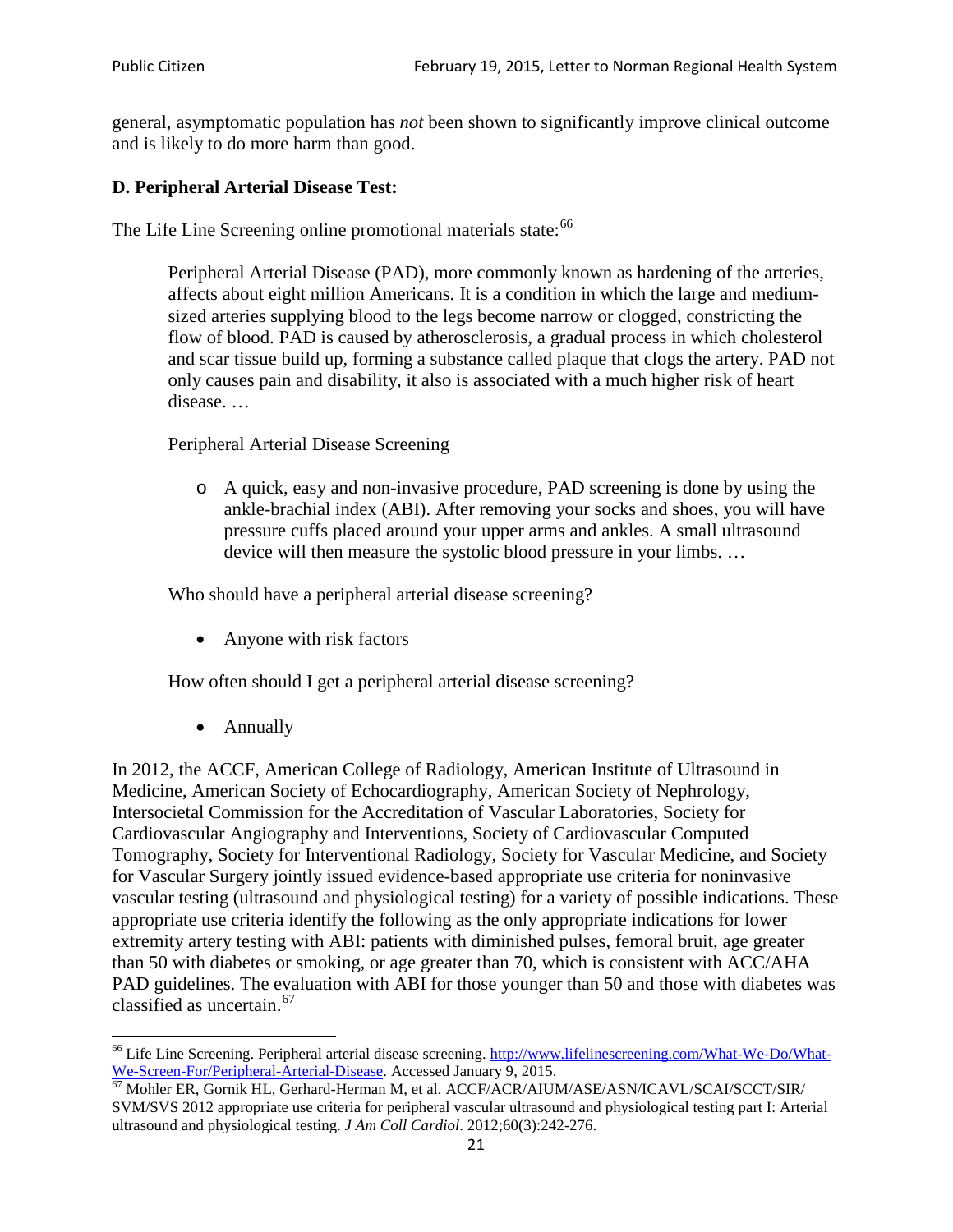In 2013, the USPSTF, based on a systematic review of the scientific literature,<sup>[68](#page-21-0)</sup> issued a grade I statement on ABI testing, concluding that the current evidence is *insufficient* to assess the balance of benefits and harms of screening for peripheral artery disease and cardiovascular disease risk assessment with ABI in adults.<sup>[69](#page-21-1)</sup> In making this statement, the USPSTF noted the following regarding its assessment of the possible benefits and harms of ABI screening:

#### **Benefits of Detection and Early Treatment**

The USPSTF found no evidence that screening for and treatment of PAD in asymptomatic patients leads to clinically important benefits. It also reviewed the potential benefits of adding the ABI to the Framingham Risk Score (FRS) and found evidence that this results in some patient risk reclassification; however, how often the reclassification is appropriate or whether it results in improved clinical outcomes is not known.

Determining the overall benefit of ABI testing requires not only evidence on appropriate risk reclassification but also evidence that this reclassification leads to treatments shown to improve clinical outcomes. One randomized trial found that aspirin did not reduce [cardiovascular disease] events in patients with a low ABI. No studies assessed the effect of lipid-lowering therapy or other cardiovascular risk reduction interventions in patients with asymptomatic PAD and no known diagnosis of [cardiovascular disease] or diabetes. The USPSTF found inadequate evidence that early treatment of screen-detected PAD leads to improvement in clinical outcomes.

#### **Harms of Detection and Early Treatment**

The USPSTF found no studies addressing the magnitude of harms of screening for PAD with the ABI; however, the direct harms to the patient of screening itself, beyond the time needed for the test, are probably minimal. Other harms resulting from testing may include false-positive results, exposure to gadolinium or contrast dye if magnetic resonance angiography (MRA) or computed tomography angiography (CTA) is used to confirm diagnosis, anxiety, labeling, and opportunity costs.

The USPSTF found inadequate evidence on the harms of early treatment of screendetected PAD. One study showed that low-dose aspirin treatment in asymptomatic patients with a low ABI may increase bleeding. Additional harms associated with treatment include use of unnecessary medications (or higher doses) and their resulting adverse effects and discontinuation of medications known to be effective in patients with established coronary artery disease (CAD) if the patient is reclassified to a lower risk category on the basis of a normal ABI.

We are not aware of any major medical professional organization that endorses such screening for peripheral vascular disease with ABI in the general asymptomatic population.

Moreover, treatment benefits for asymptomatic individuals with screen-detected PAD are not well established, and there appear to be no studies that directly assess the impact of screening

<span id="page-21-0"></span><sup>&</sup>lt;sup>68</sup> Lin JS, Olson CM, Johnson ES, Whitlock EP. The ankle-brachial index for peripheral artery disease screening and cardiovascular disease prediction among asymptomatic adults: A systematic evidence review for the U.S. Preventive Services Task Force. *Ann Intern Med.* 2013;159(5):333-341.<br><sup>69</sup> Moyer VA, U.S. Preventive Services Task Force. Screening for peripheral artery disease and cardiovascular

<span id="page-21-1"></span>disease risk assessment with the ankle–brachial index in adults: U.S. Preventive Service Task Force recommendation statement. *Ann Intern Med.* 2013;159(5):342-348.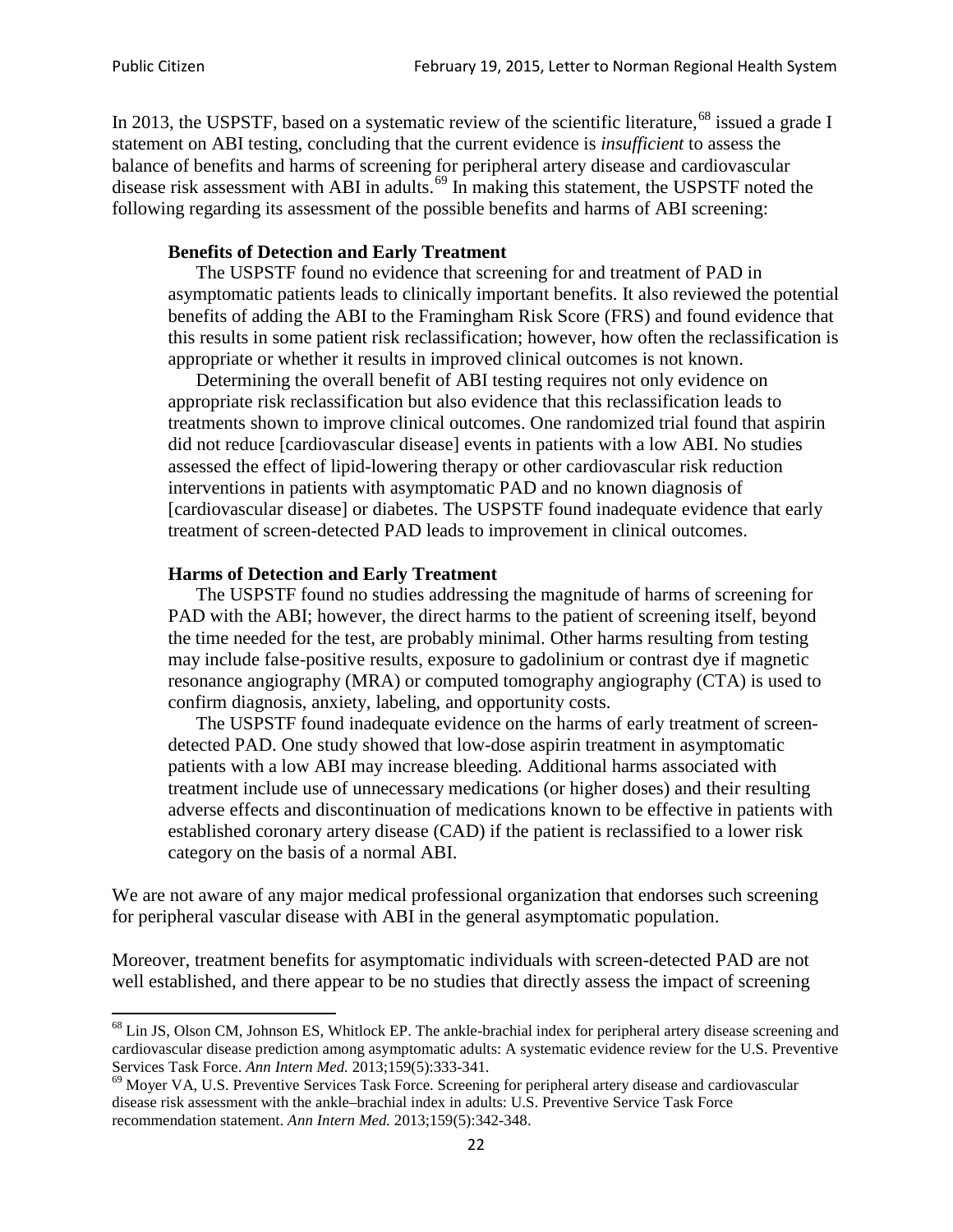unselected adults (or generally asymptomatic adults) with ABI on cardiovascular disease or PAD health outcomes.<sup>[70](#page-22-0)</sup>

#### **E. Osteoporosis Screening/Bone Density Test**

The Life Line Screening online promotional materials state: $71$ 

Osteoporosis is a disease in which bone becomes extremely fragile. Bone is a complex living tissue that can be weakened by poor diet and lack of exercise.

As we age, bones begin to break down faster than new bone can be formed. Osteoporosis removes minerals from bones until they become so weak and brittle that they fracture very easily. Actions such as bending to pick up a newspaper, lifting a vacuum, or even coughing can cause a fracture. Some fractures, such as hip fractures, may require hospitalization or major surgery, and may result in disability or even death.

Screening for Osteoporosis

• An easy and painless procedure, an osteoporosis screening requires you to place your foot in an ultrasound device called a bone densitometer. This device then measures the bone mineral density [BMD] of your heel. The heel is measured because its bone is similar to that found in the hip, where fractures most often occur. …

Who should have an Osteoporosis screening?

• Anyone who has the risk factors associated with the disease ...

How often should I get an Osteoporosis screening?

• Annually

Several major medical professional organizations affirmatively recommend screening for osteoporosis in *certain high-risk individuals*, but we are not aware of any major medical professional organization that endorses such screening *annually* for any group of individuals.

In 2008, the American College of Physicians issued the following evidence-based recommendation for osteoporosis screening in men: $^{72}$  $^{72}$  $^{72}$ 

(1) Clinicians should periodically perform individualized assessment of risk factors for osteoporosis in older men (Grade: strong recommendation; moderate-quality evidence).

<span id="page-22-0"></span><sup>70</sup> [Lin JS,](http://www.ncbi.nlm.nih.gov/pubmed?term=Lin%20JS%5BAuthor%5D&cauthor=true&cauthor_uid=24156115) [Olson CM,](http://www.ncbi.nlm.nih.gov/pubmed?term=Olson%20CM%5BAuthor%5D&cauthor=true&cauthor_uid=24156115) [Johnson ES,](http://www.ncbi.nlm.nih.gov/pubmed?term=Johnson%20ES%5BAuthor%5D&cauthor=true&cauthor_uid=24156115) et al. *The Ankle Brachial Index for Peripheral Artery Disease Screening and Cardiovascular Disease Prediction in Asymptomatic Adults: A Systematic Evidence Review for the U.S. Preventive Services Task Force*. Rockville, MD: Agency for Healthcare Research and Quality; 2013.<br>http://www.ncbi.nlm.nih.gov/books/NBK164524. Accessed December 29, 2014.

<span id="page-22-1"></span> $\frac{1}{71}$  Life Line Screening. Osteoporosis screening/bone density test. [http://www.lifelinescreening.com/What-We-](http://www.lifelinescreening.com/What-We-Do/What-We-Screen-For/Osteoporosis) $\frac{Do/What-We-Screen-For/Osteoporosis}{72}$  Qaseem A, Snow V, Shekelle P, et al. Screening for osteoporosis in men: A clinical practice guideline from the

<span id="page-22-2"></span>American College of Physicians. *Ann Intern Med*. 2008;148(9):680-4.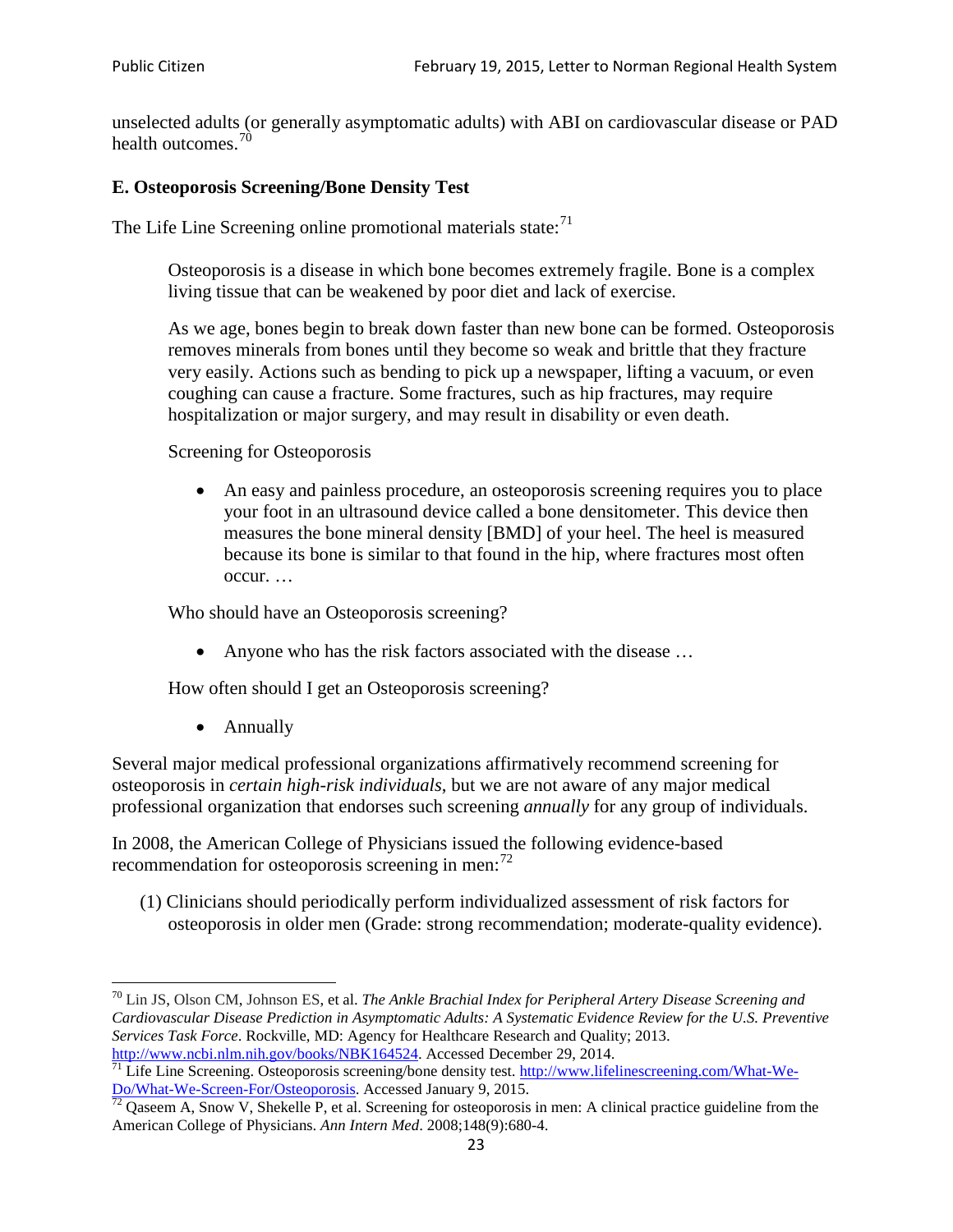A careful assessment of risk for osteoporosis in men is important. The appropriate age to start risk assessment is uncertain. However, by age 65 years, at least 6% of men have DXA [dual-energy X-ray absorptiometry]-determined osteoporosis, therefore, assessment of risk factors before this age is reasonable. Factors that increase the risk for osteoporosis in men include age (>70 years), low body weight (body mass index <20 to 25 kg/m2), weight loss (>10% [compared with the usual young or adult weight or weight loss in recent years]), physical inactivity (participates in no physical activities on a regular basis [walking, climbing stairs, carrying weights, housework, or gardening]), corticosteroid use, androgen deprivation therapy, and previous fragility fracture. Risk assessments should be updated periodically for men who choose not to be screened.

(2) Clinicians should obtain DXA for men who are at increased risk for osteoporosis and are candidates for drug therapy (Grade: strong recommendation; moderate-quality evidence).

Bone density measurement with DXA is the accepted reference standard for diagnosing osteoporosis in men. Men who are at increased risk for osteoporosis are candidates for DXA. Little evidence about alternatives to DXA exists. The 2 most studied methods are quantitative ultrasonography (usually of the calcaneus) and the OST [Osteoporosis Self-Assessment Tool]. Available evidence indicates that neither alternative is sufficiently sensitive or specific at predicting DXA-determined bone mass to be recommended as a substitute for DXA. Although 1 study has demonstrated a strong relationship between calcaneal ultrasonography and subsequent fracture, until treatment trials establish the effectiveness of therapy for osteoporosis diagnosed by ultrasonography rather than DXA, the role of ultrasonography in initiating therapy remains uncertain. No studies have evaluated the optimal intervals for repeated screening by using BMD measurement with DXA.

The evidence review showed that calcaneal ultrasonography predicts DXA-determined osteoporosis only modestly well. However, more important, it was a strong predictor of fracture in men. This may be because ultrasonography identifies other bone properties, such as bone quality, which may not be identified on DXA. Because treatment trials have not measured the effectiveness of therapy for osteoporosis diagnosed by ultrasonography rather than DXA, the role of ultrasonography in diagnosis remains uncertain.

In 2011, the USPSTF issued the following updated evidence-based recommendations for osteoporosis screening:<sup>[73](#page-23-0)</sup>

(1) A grade B recommendation for screening for osteoporosis in women aged 65 years or older and in younger women whose fracture risk is equal to or greater than that of a 65 year-old white woman who has no additional risk factors. In making this a grade B recommendation, the USPSTF offered the following rationale:

> No controlled studies have evaluated the effect of screening for osteoporosis on fracture rates or fracture-related morbidity or mortality.

<span id="page-23-0"></span><sup>&</sup>lt;sup>73</sup> U.S. Preventive Services Task Force. Screening for osteoporosis: U.S. Preventive Services Task Force recommendation statement. *Ann Intern Med*. 2011;154(5):356-364.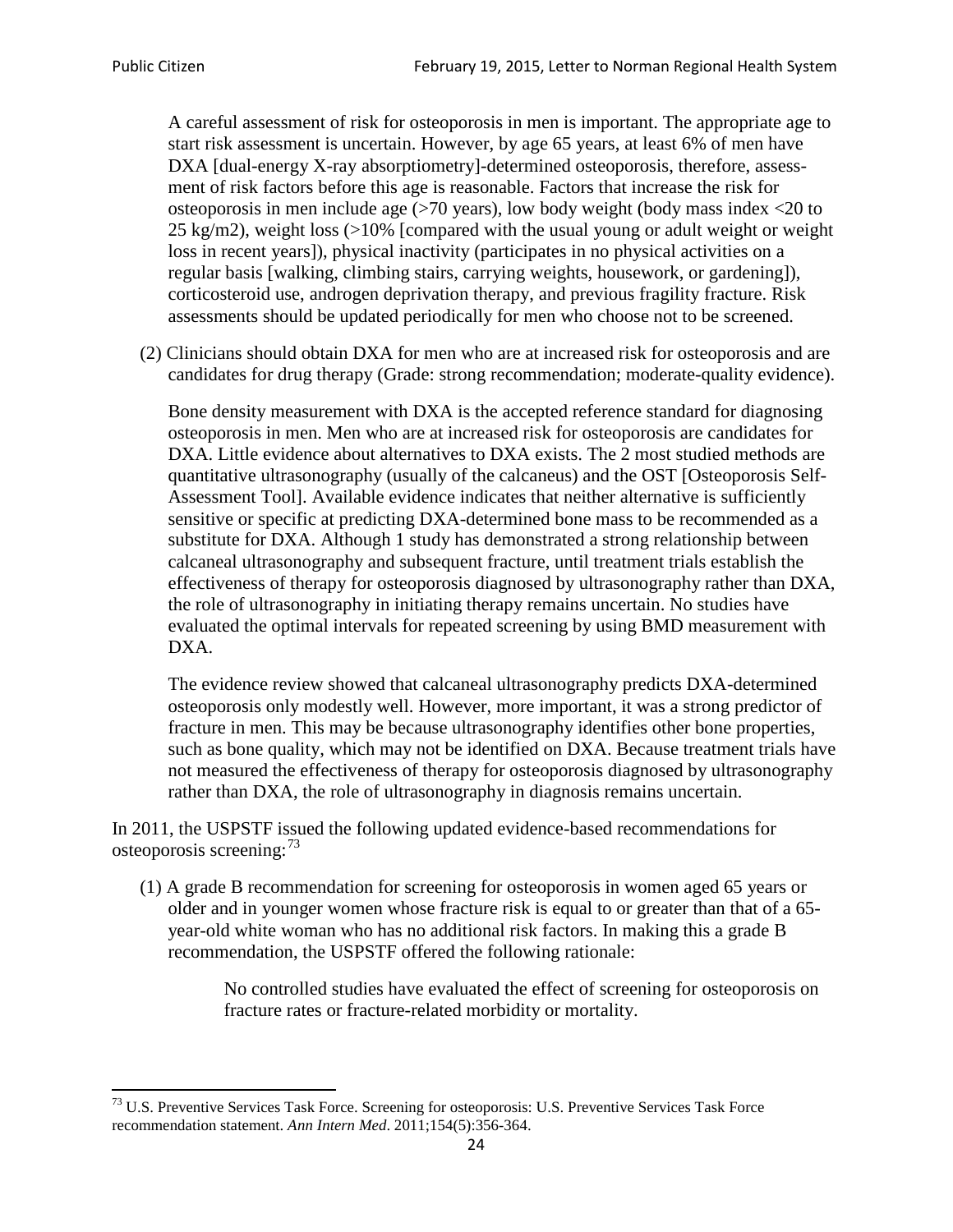In postmenopausal women who have no previous osteoporotic fractures, the USPSTF found convincing evidence that drug therapies reduce the risk for fractures. In women aged 65 years or older and in younger women whose fracture risk is equal to or greater than that of a 65-year-old white woman who has no additional risk factors, the USPSTF judged that the benefit of treating screeningdetected osteoporosis is at least moderate.

(2) An I statement concluding that the current evidence is insufficient to assess the balance of benefits and harms of screening for osteoporosis in men.

> Because of the lack of relevant studies, the USPSTF found inadequate evidence that drug therapies reduce the risk for fractures in men who have no previous osteoporotic fractures. The USPSTF identified the absence of randomized trials of primary fracture prevention in men who have osteoporosis as a critical gap in the evidence.

The USPSTF concludes that for men, evidence of the benefits of screening for osteoporosis is lacking and the balance of benefits and harms cannot be determined.

In discussing how often women should be screened for osteoporosis, the USPSTF noted the following: $74$ 

The potential value of rescreening women whose initial screening test did not detect osteoporosis is to improve fracture risk prediction. Evidence is lacking about optimal intervals for repeated screening and whether repeated screening is necessary in a woman with normal BMD. Because of limitations in the precision of testing, a minimum of 2 years may be needed to reliably measure a change in BMD; however, longer intervals may be necessary to improve fracture risk prediction. A prospective study of 4124 women aged 65 years or older found that neither repeated BMD measurement nor the change in BMD after 8 years was more predictive of subsequent fracture risk than the original measurement.

In 2012, the American College of Obstetricians and Gynecologists (ACOG) issued the following updated evidence-based recommendations on screening women for osteoporosis:<sup>[75](#page-24-1)</sup>

Bone density screening for women should begin at age 65 years. DXA absorptiometry screening can be used selectively for women younger than 65 years if they are postmenopausal and have other significant risk factors for osteoporosis or fracture.

Regarding how often women should be screened for osteoporosis, the ACOG recommended the following: $^{76}$  $^{76}$  $^{76}$ 

(1) In the absence of new risk factors, DXA screening should not be performed more frequently than every 2 years.

<span id="page-24-2"></span><span id="page-24-1"></span><span id="page-24-0"></span><sup>74</sup> *Ibid.* <sup>75</sup> American College of Obstetricians and Gynecologists. Osteoporosis. September 17, 2012. [http://www.guideline.gov/content.aspx?id=38413#Section420.](http://www.guideline.gov/content.aspx?id=38413#Section420) Accessed January 7, 2015.<br><sup>76</sup> *Ibid.*